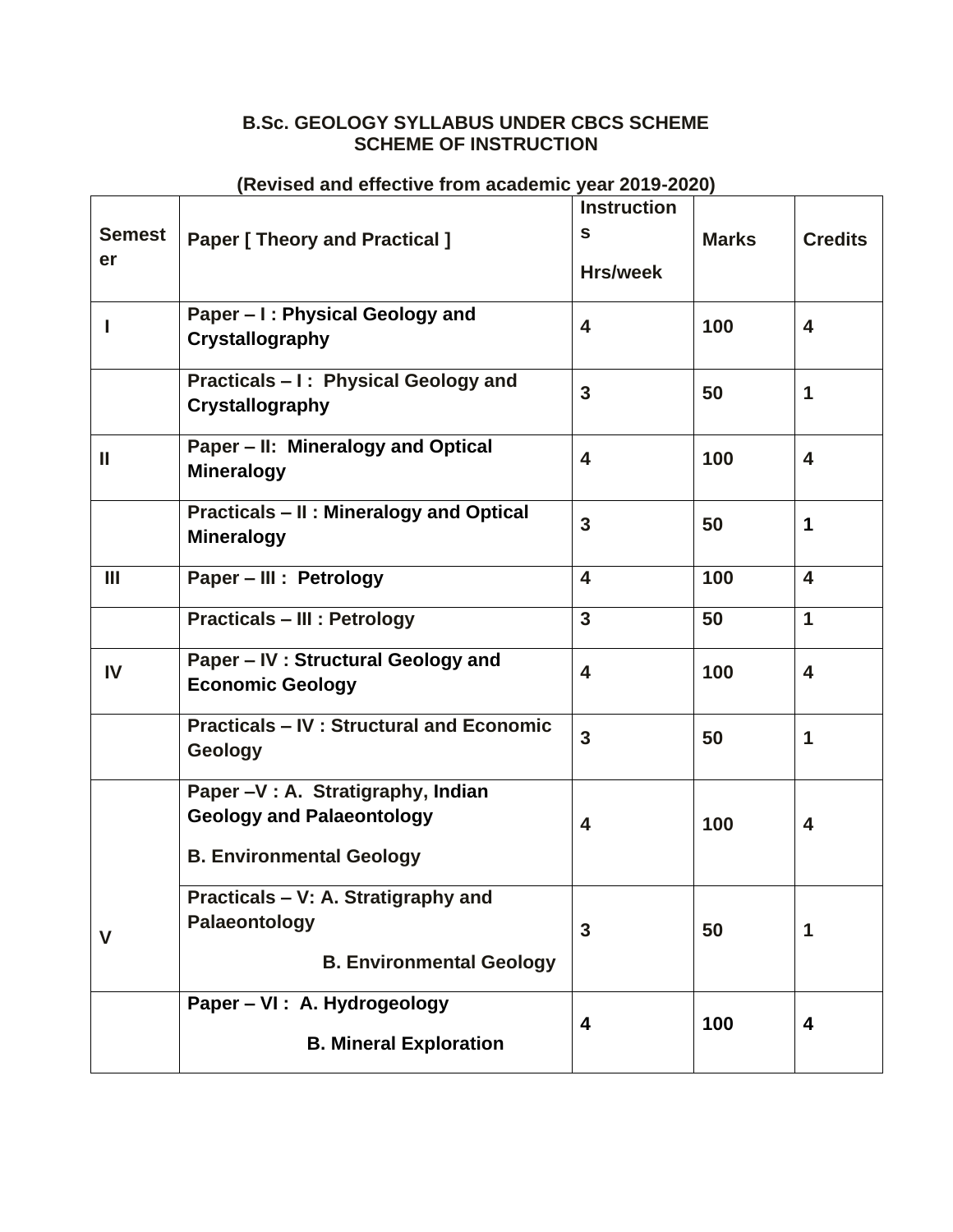| <b>Practicals VI: A. Hydrogeology</b><br><b>B. Mineral exploration</b> | я<br>w | 50 |  |
|------------------------------------------------------------------------|--------|----|--|
|                                                                        |        |    |  |

**Total credits: 30**

**Skill Enhancement Courses (2 Credits)**

- **1. Mining Geology**
- **2. Engineering Geology**
- **3. Mineral Economics**
- **4. Field Geology**

**Generic Elective: (4 Credits)**

**1. Earth Resources**

**Project work /Optional (Field work followed by visit to quarry or mine ) (4 credits)**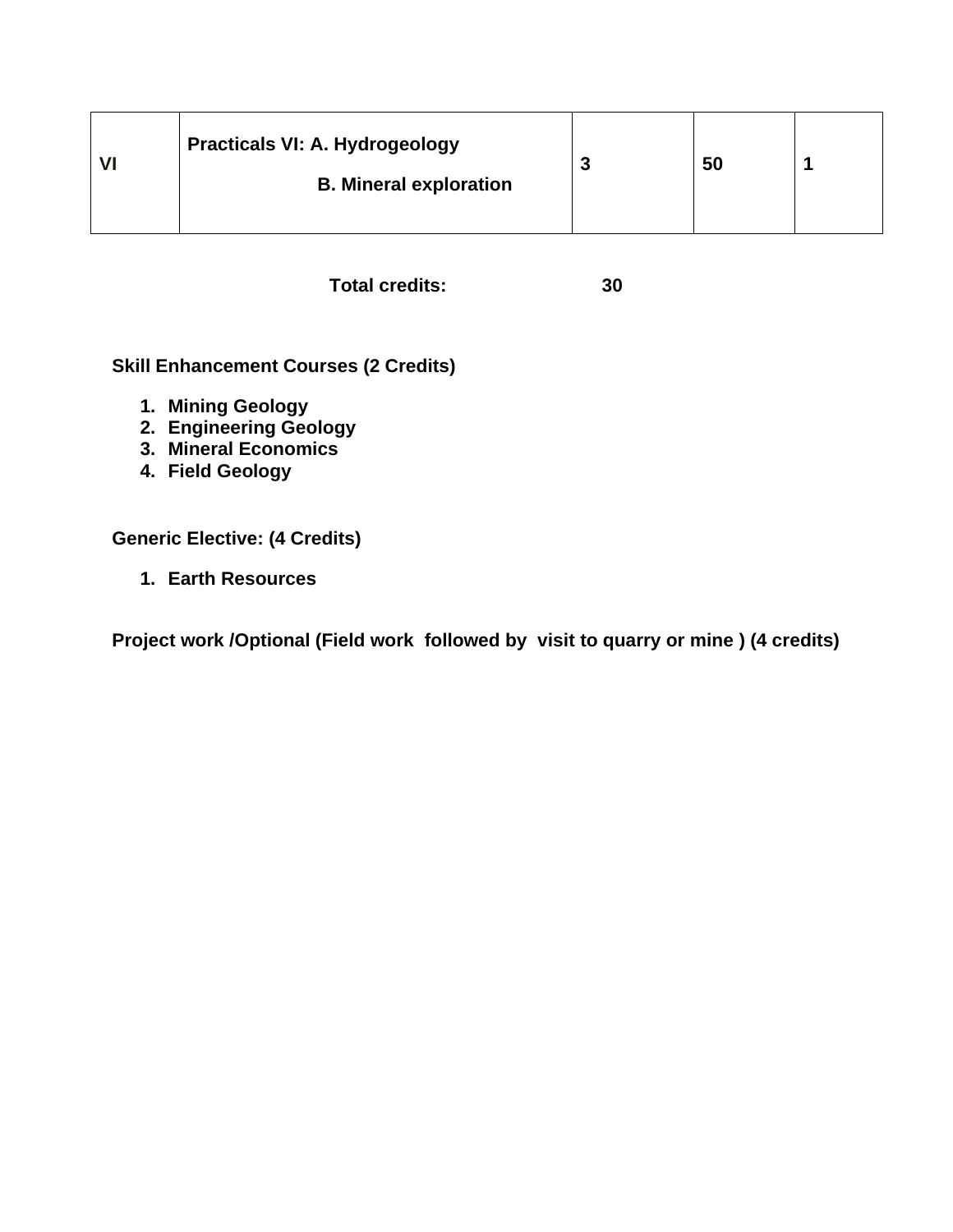Paper – I - Physical Geology & Crystallography

## **(DSC - Compulsory**)

**Unit-1**

## **Physical Geology – Earth**

Definition of Geology – Basic assumptions of Geology – Its relationship with other sciences – Branches of Geology – Aim and Applications of Geology.

**Earth:** Its shape, size and density – movement and their effects. Origin and age of earth. Interior of the earth. Geological processes – exogenic and endogenic, Definition of weathering – Types of weathering of rocks – physical and chemical; Definition of erosion and denudation, agents of erosion,cycle of erosion; erosion, transportation and deposition;.

**Earth movements**: Definition of diastrophism, epirogeny and orogeny – mountains, continental drift and plate tectonics

**Wind:** Development of characteristic features by wind (arid cycle) erosion and deposition – pedestal rock-mushroom topography-Incelberg – Ventifacts – locus – sand dunes.

## **Unit-2**

**Glaciers:** Definition of a glacier – types of glaciers – development of typical land forms by glacial erosion and deposition – cirque, U-shaped valley – hanging valley, monadnocks, moraines, drumlin. Eskers and Varves, Characteristic features of glaciated regions.

**Groundwater –**Storage of ground water – porosity, permeability, aquifer, water table, zone of saturation, artesian well, spring, geysers development of typical land forms by erosion and deposition by groundwater (Karst topography) - sinkhole, cavern, stalactites and stalagmites.

**Seas:** offshore profile – land forms of sea – marine deposits and coral reefs Lacustrine (Lake) deposits,

## **Unit-3**

**Rivers:** Erosion, Transportation and deposition of river (fluvial) cycle in different stages – Development of typical land forms by river erosion and deposition. V-shaped valley. Waterfall, alluvial fans, natural levees, meander, ox-bow lakes, flood plains, peneplain and deltas. Types of rivers.

Atmospheric circulation, weather and climatic changes, land air, interaction. Earth's heat budget and global climatic changes.

Earth movements – definition of diastrophism, epirogenic and orogenic movements – Mountains. Geosynclines. Basic concepts of isostasy, continental drift and plate tectonics.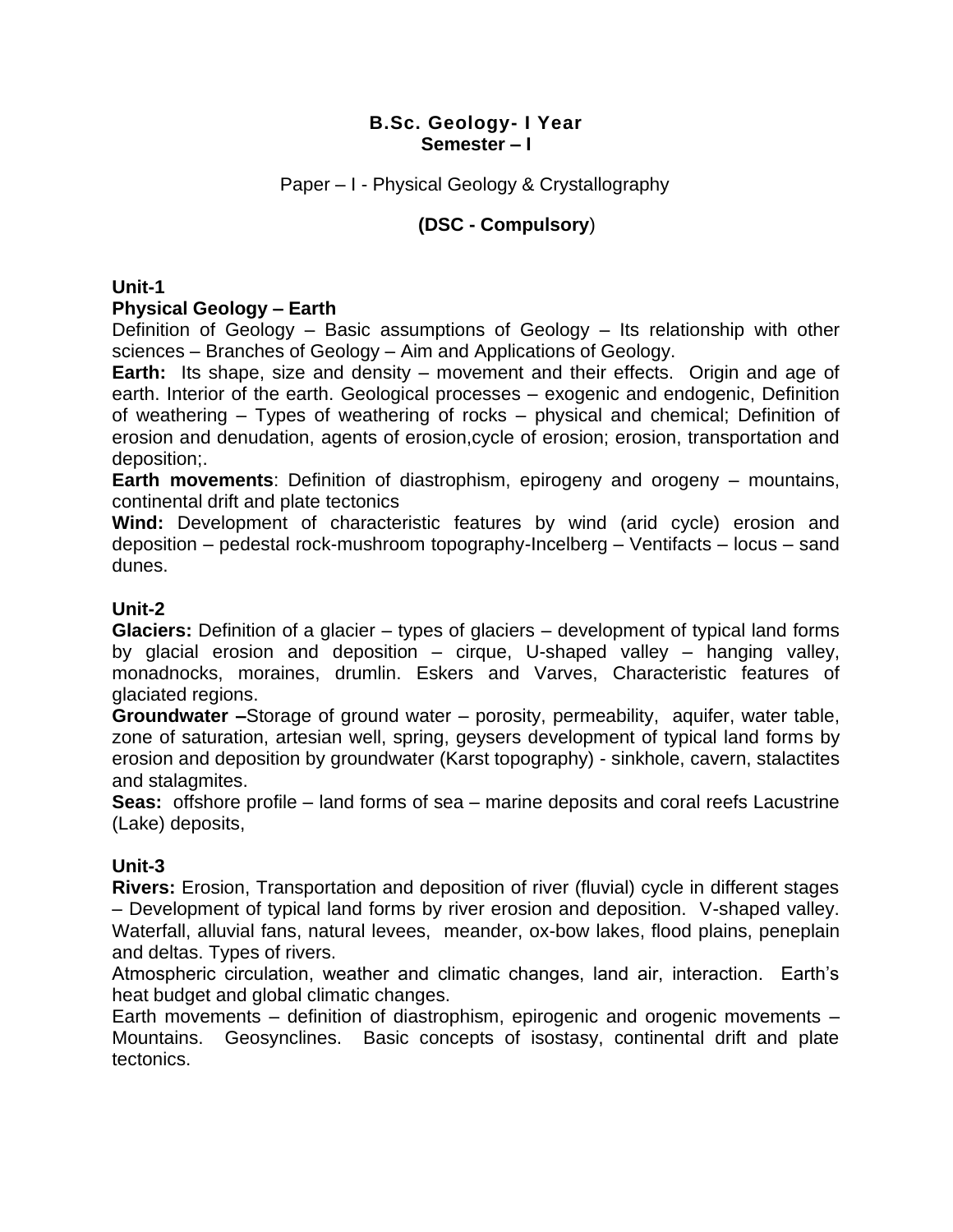**Earthquakes:** Causes and kinds of earthquake waves and mode of propagation, intensity of earthquakes, Ritchers scale – seismograph and seismogram. Effects of earthquakes.

**Volcanoes:** Origin, products of Volcanoes.

## **Unit-4**

**Crystallography :** Definition of a crystal – amorphous and crystalline states. Morphology of Crystals – face, edge, solid angle, interfacial angle.

Forms: Simple, combination, closed, and open forms.

Symmetry: Plane, axis, centre, crystallographic axes, Parameters, indices; crystallographic notation – parameter system of Weiss, index system of Miller

Classification of Crystals into 7 Systems. Morphological study of the following classes of symmetry.

> I **Cubic system** – Normal Class – Galena type. II Tetragonal system – Normal Class - Zircon type III Hexagonal system - Normal Class – Beryl type IV Trigonal system - Normal Class - Calcite type V Orthorhombic system - Normal Class – Barytes type VI Monoclinic system - Normal Class – Gypsum type VIITriclinic system – Normal Class - Axinite type

## **B.Sc. Geology – I year**

## **Semester - I**

Paper – I - Physical Geology & CrystallographyPracticals

## **(DSC - Compulsory**)

- 1. Study of Symmetry Elements of Seven Crystal Systems Orientation and description of crystals from different crystal systems
- 2. Study of important geomorphological models and charts..

- 1. Holmes Principles of Physical Geology by D.L.Holmes (1978).
- 2. Physical Geology by A.N.Strahler (1981).
- 3. Basic Physical Geology by E.S.Rkobinsion (1982).
- 4. Rutleys elements of mineralogy H.H.Reed.
- 5.Elements of mineralogy Mason and Berry.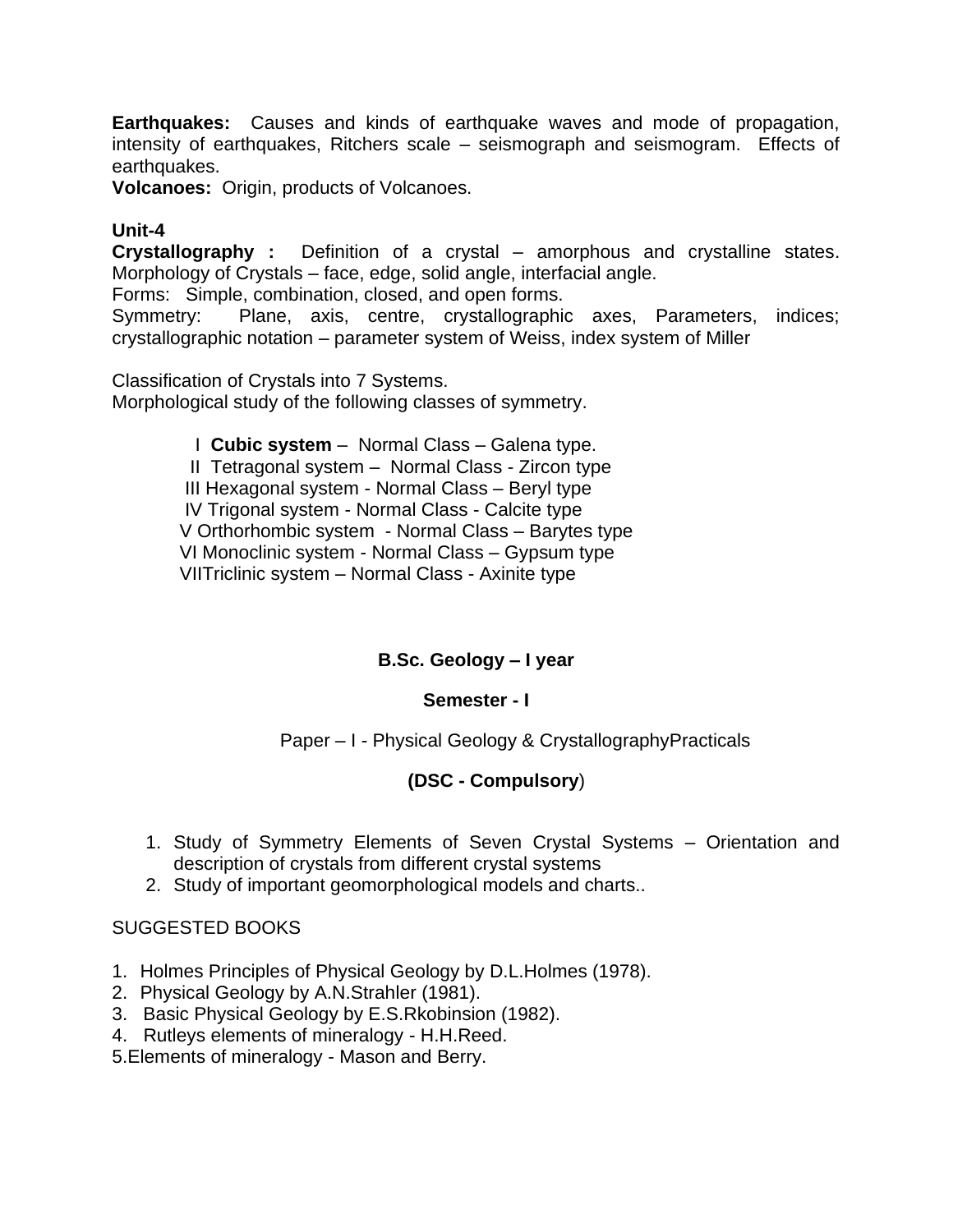### **B.Sc. Geology I - Year Semester - II** Paper – II – Mineralogy and Optical Mineralogy **(DSC - Compulsory**)

### **Unit-1 Mineralogy**

Definition of a mineral – classification of minerals into rock forming and ore minerals. Physical properties of minerals-colour, streak, play of colours, opalescence, asterism, transparency, luster, luminescence, specific gravity, magnetic properties, electrical properties, pyro and piezo electricity.

**Chemical properties of minerals-** Isomorphism, solid solution, polymorphism, allotrophy, pseudomorphism, radioactivity; silicate structures.

**Modes of Formation of Minerals:** Occurrence and association of minerals.

## **Unit-2**

## **Descriptive Mineralogy**

Study of physical properties, chemical properties and mode of occurrence of the following mineral groups.

**Nesosilicate**Olivive, Garnet, Aluminum silicates **Sorosilicate**Epidote **Cyclosilicate** Beryl

## **Unit-3**

## **Descriptive Mineralogy**

Study of physical properties, chemical properties and mode of occurrence of the following mineral groups

**Inosilicate:** Pyroxene; Amphibole

**Phyllosilicate:** Mica, Hydrous magnesium silicate

**Tectosilicate:**Feldspars, Feldspathoids and Silica group

**Miscellaneous:**Staturolite, Tourmaline, zircon, Calcite, Corundum, Apatite.

## **Unit-4**

**Optical Mineralogy:** Petrological microscope (polarizing) its mechanical and optical parts.Double refraction, Refractive Index, Construction of Nicol Prism. Behavior of isotropic and anisotropic minerals between crossed nicols – extinction,

pleochroism, interference colours. Definition of Uniaxial and Biaxial minerals.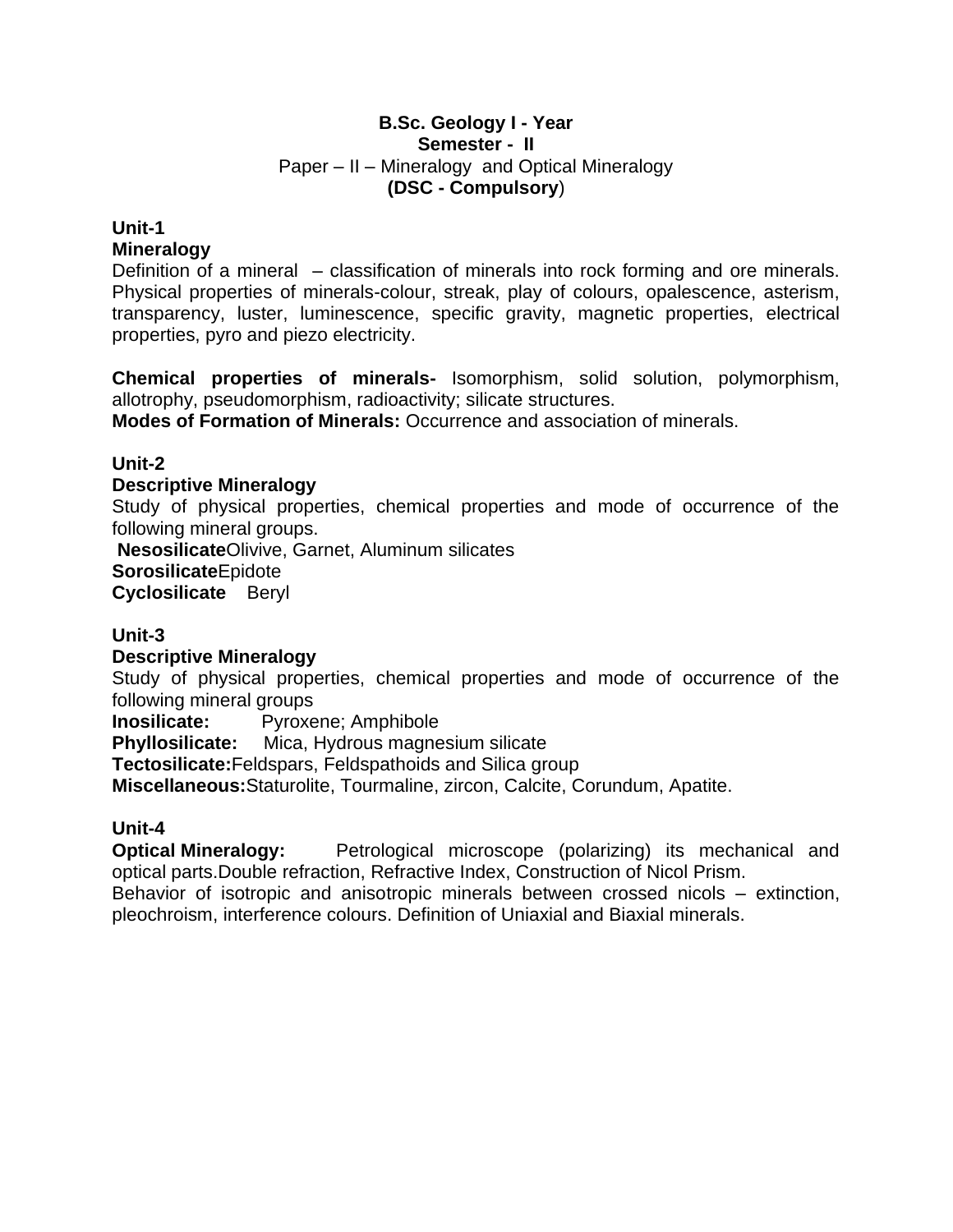## **B.Sc. Geology I - Year Semester - II** Paper – II – Mineralogy and Optical Mineralogy Practicals **(DSC - Compulsory**)

1. Study of physical properties and diagnostic features of the following minerals. Quartz, Jasper, Agate, Chalcedony, Amethyst, Flint, Chert, Orthoclase, Microcline, Plagioclase, Labradorite, Augite, Hornblende, Tremolite, Asbestos, Muscovite, Biotite, Zircon,Apatite, Corundum, Talc, Gypsum, Calcite, Serpentine.

2. Study of optical properties of following minerals.

Quartz, Orthoclase, Microcline, Plagioclase, Hypersthene, Augite, , Hornblende Muscovite, Biotite, Garnet, Olivine, Kyanite, Silliminite, Leucite, Calcite.

## SUGGESTED BOOKS

- 1. A text book of mineralogy Rutleys Elements of mineralogy H.H.Reed
- 2. Manual of optical mineralogy C.S. Hurlburt and C.Klein.
- 3. Mineralogy for students- M.H. Baitey.
- 4. A text book of Mineralogy-E.S.Dana and W.E.Ford.

5.

## REFERENCE BOOKS

- 1. An introduction to rock forming Minerals Deer, Howie, and Zussman.
- 2. Elements of Mineralogy- Manson and Berry
- 3. Optical Crytstallography Wohlstorm.
- 4. Elements of optical mineralogy; an introduction to microscope petrography by Winchel, N.H. and - F.A. and A.N. Wichell (New ton Horace), Part-1
- 5. Manual of opaticalmineraology-Shelly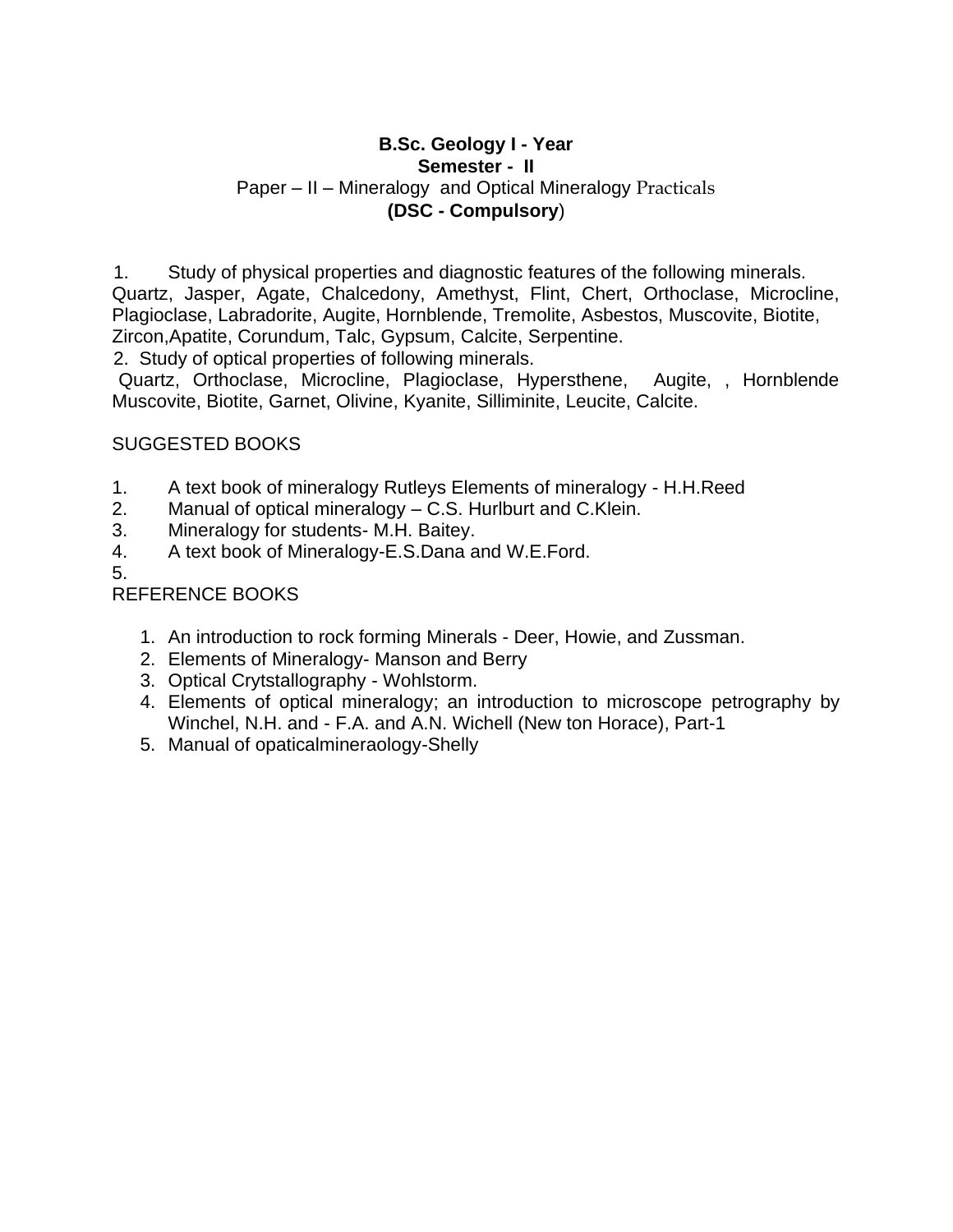## **Paper – III:: Petrology**

## **(DSC - Compulsory**)

## **Unit-1**

Nature and scope of petrology – definition of rock, classification of rocks into igneous, sedimentary and metamorphic. Distinguishing features of three types of rocks.

**Igneous Rocks:** Classification into plutonic, hypabyssal and volcanic rocks; Forms – Lava flows, Intrusions, sills, laccolith, bysmalith, lopolith, dykes, ring dykes, cone sheets, volcanic necks, phacoliths and batholiths.

Structures – vesicular, amygdaloidal, block lava, ropy lava, pillow, flow, jointing and sheet structures. Plates, columnar and prismatic structures. Textures – Definition of texture, micro-structure, devitrification – allotrimorphic, Hypidiomorphic, paniodiomorphic, porphyritic, poikilitic, ophitic, intergranular, intersertal trachytic graphic and micrographic textures.

Reaction structures – corona, myrmekitic, orbicular, spherulitic, pelitic.

## **Unit-2**

Classification of Igneous rocks - CIPW and Tyrrell tabular classification.

**Descriptive Study of following rock types:** Granite, Granodiorite, Syenite, Nepheline syenite, Diorite porphyry, Pegmatite, Aplite, Gabbro, Anorthosite, Peridodite, Pyroxenite, Dunite, Dolerite, Rhyolite, Obsidian, Trachyte, Andesite and Basalt.

Composition and constitution of magma – Crystallization of Magma, Uni-component binary system, eutectic and solid solutions.

Origin of igneous rocks – Bowen's reaction principle, differentiation and assimilation.

## **Unit-3**

**Sedimentary Rocks:** Sources of sediments – mechanical and chemical weathering, modes of transportation, stratification. Sedimentary structures, types of bedding, surface marks, deformed bedding solution structures.

**Classification of Sedimentary Rocks:** Clastic – rudaceous, arenaceous, argillaceous and non-clastic - calcareous, carbonaceous, ferruginous, phosphatic, evaporites. Descriptive Study of the following sedimentary rocks – Conglomerate, Breccia, Sandstone, Grit, Arkose, Greywacke, Shale, limestone, Shelly limestone.

## **Unit-4**

**Metamorphic Rocks:** Definition of metamorphism, agents of metamorphism, types of metamorphism, grades and zones of metamorphism. Metamorphic minerals, stress and anti-stress minerals. Structures of metamorphic rocks – Cataclastic, maculose, schistose, granulose and gneissose. Textures of metamorphic rocks - crystalloblastic, palimpset, xenoblastic, idioblastic.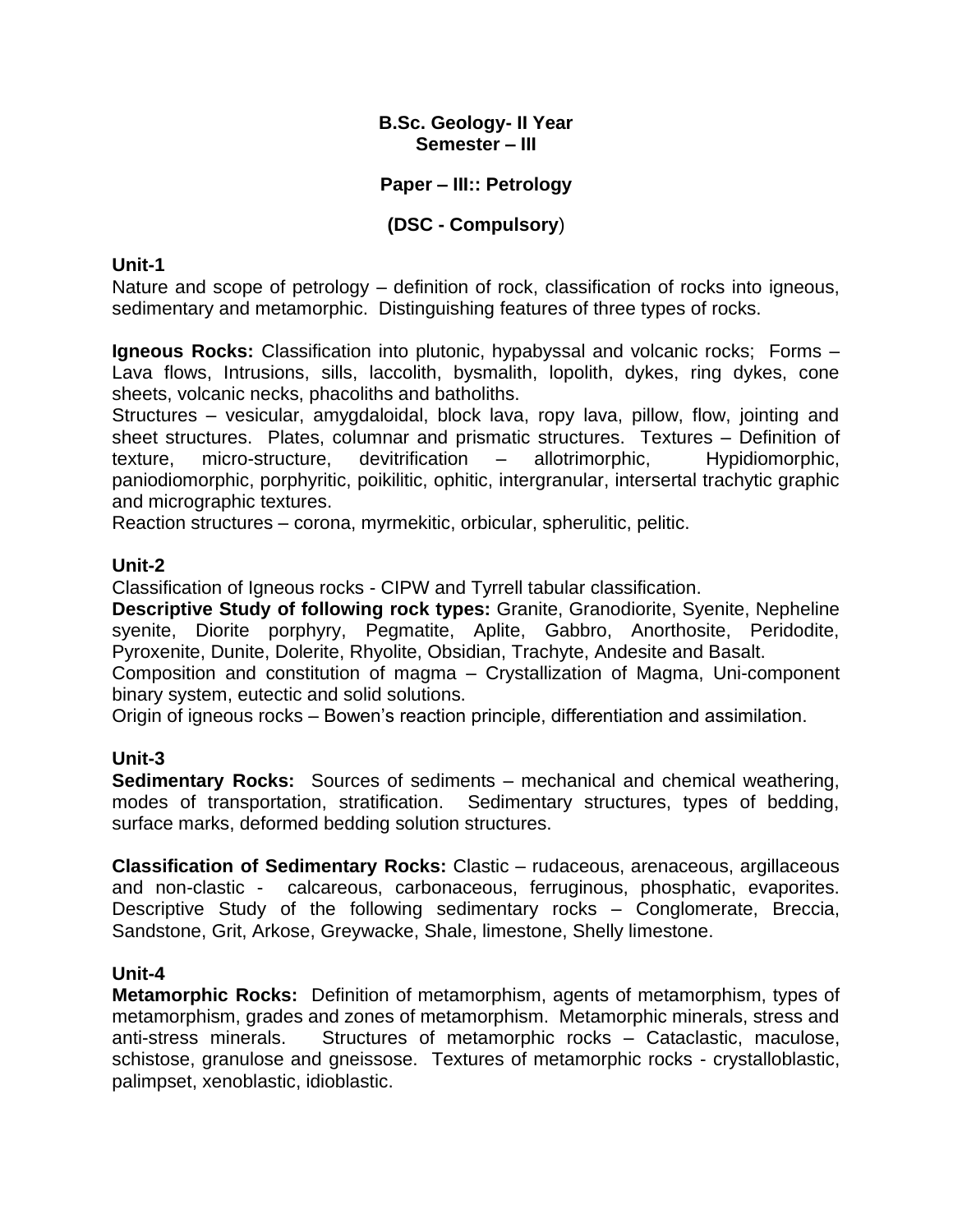Definition of anatexis and palingenesis. Descriptive study of the following metamorphic rocks. Gneiss, schist, slate, phyllite, quartzite, marble, eclogite, amphibolites, migmatite, charanockite and khondalite.

## **B.Sc. Geology- II Year Semester – III**

## **Paper – III:: Petrology Practicals**

## **(DSC - Compulsory**)

1. Megascopic identification of Igneousrocks - Granite, Syenite, Diorite, Gabbro, Dolerite, Rhyolite, Basalt, Pegmatite, Schist,

2. Megascopic identification of Sedimentary rocks - conglomerate, Breccia, Sandstone, Grit, Arkose, Greywacke, Shale, limestone, Shelly limestone,

3. Megascopic identification of Metamorphic rocks - Gneiss, Schist, Quartzite, Marble, Charnockite and Khondalite.

4. Microscopic identification of Igneous rocks - Granite, Syenite, Diorite, Gabbro, Dolerite, Rhyolite, Basalt, Pegmatite,

5. Microscopic identification of Sedimentary rocks - Sandstone, Limestone, Grit, Shale,

6. Microscopic identification of Metamorphic rocks - Schist, Gneiss, Quartzite, Marble, Charnockite and Khondalite.

- 1. The Principles of Petrology, G.W. Tyrrell.
- 2. Petrology W.T.Huang.
- 3. Petrology for students S.R.Nockolds Knox, Chinnar.
- 4. A Text book of Sedimentary Petrology Verma& Prasad.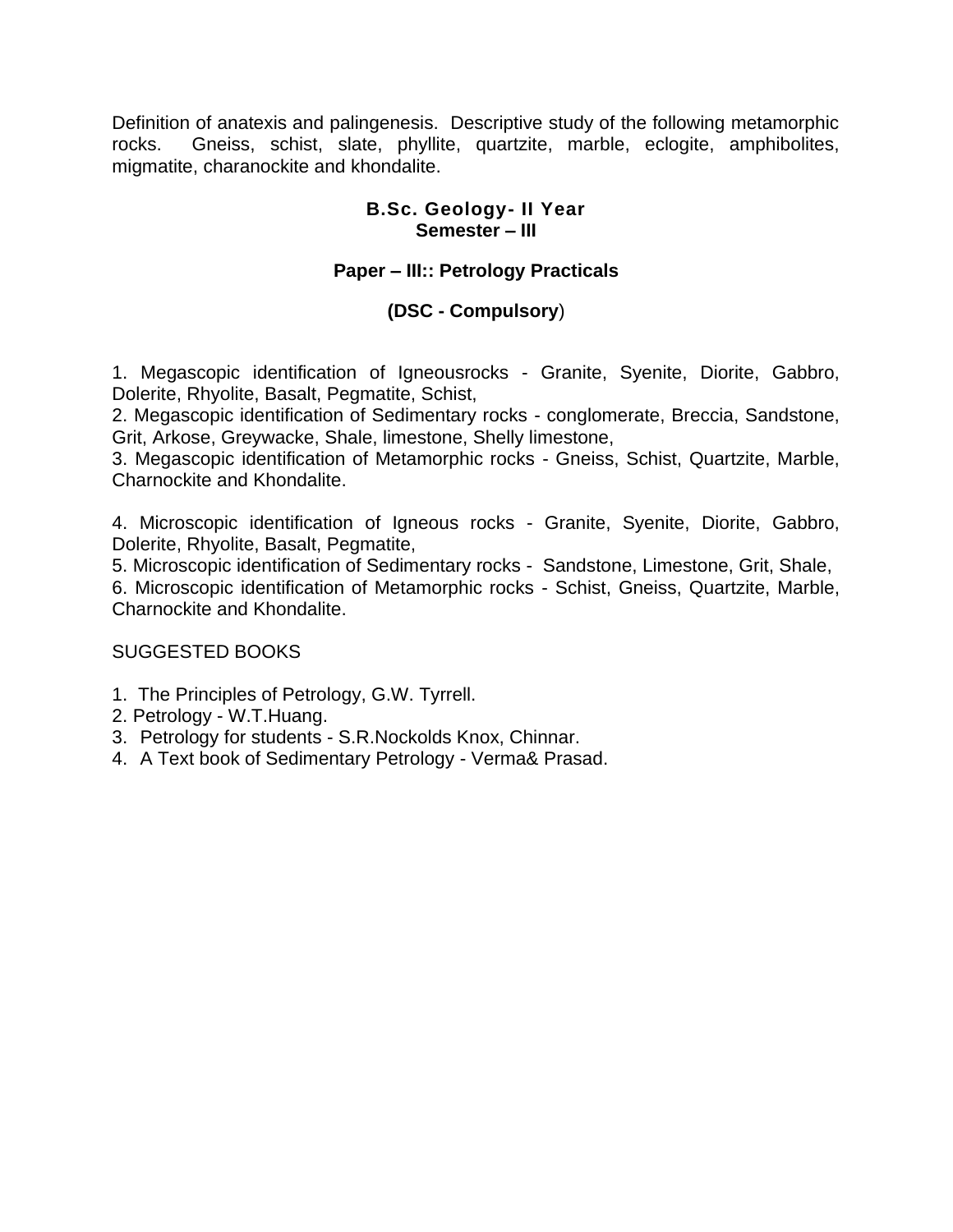## **B.Sc. Geology - II Year**

## **Semester – IV**

## **Paper – IV::**Structural Geology and Economic Geology

## **(DSC - Compulsory**)

## **Unit-1**

Definition of Structural geology. Aim and Objectives of the Structural Geology; Importance of study of structures, primary and secondary structures; outcrop, attitude of beds; strike, dip and apparent dip, use of clinometer.

## **Unit-2**

Primary structures, Folds – description, nomenclature of folds, recognition of folds in the field. Joints – Geometrical and genetic classification of Joints.

Faults – Geometrical and genetic classification of faults, recognition of faults in the field, effects of faults on the outcrops. Unconformities – definition of unconformity – types of unconformities, recognition of unconformities in the field and distinguishing the faults from the unconformities. Definitions of overlap, of flap, outlier, cleavage, schistosity, foliation and lineation.

## **Unit-3**

Definition of Economic Geology. Mineral resources and mineral deposits. Importance of economic minerals and rocks. Ore minerals, gangue minerals (gangue), industrial minerals. Tenor and grade; syngenetic deposits, epigenetic deposits. Classification of mineral deposits – Bateman's classification modified by Jensen. Processes of formation of mineral deposits; endogenetic and exogenetic processes.

## **Unit-4**

Study of Ore deposits of gold, copper, lead, zinc, aluminum, iron, manganese, chromium, uranium and thorium, with respect to their mineralogy, mode of occurrence, origin, distribution in India and uses.

Distribution of Industrial Minerals in India for the following industries; Abrasives, cement, Ceramic, Glass, Fertilizers & Chemicals, Insulators)

**Fossil fuels:** Coal- origin and types of coal – coal deposits of India.

**Oil and Natural Gas:** Origin, migration and entrapment – and distribution in India, use of micropaleontology in oil exploration. **Atomic Minerals:**Uranite, Pitchblende. Beach sands: Monazite, Ilmenite, Rutile and Zircon. Mineral resources of Telangana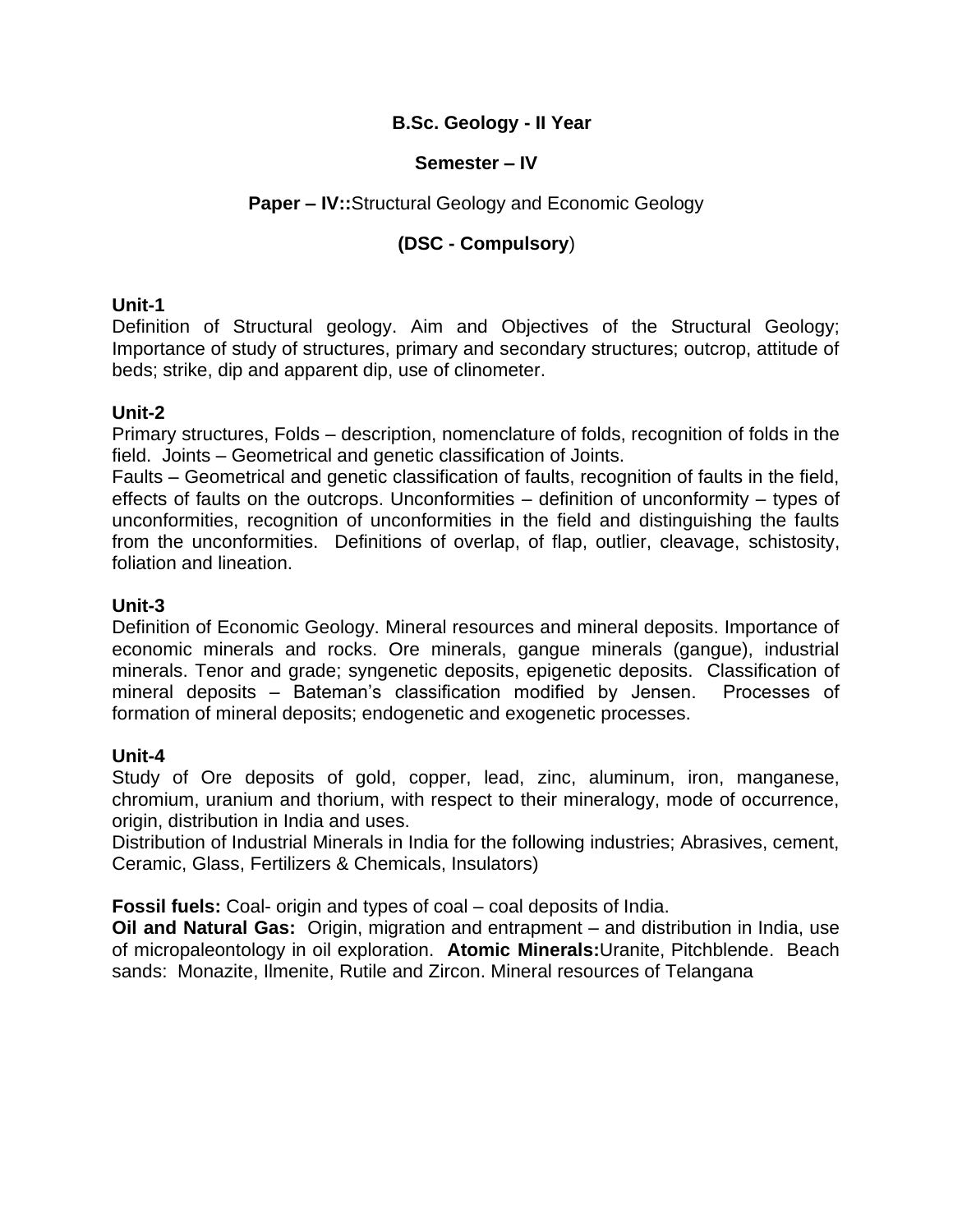## **B.Sc. Geology - II Year**

### **Semester – IV**

## **Paper – IV::**Structural Geology and Economic Geology Practicals

## **(DSC - Compulsory**)

1. Study of Topographical maps.

2. Interpretation of simple geological maps with horizontal and inclined beds, unconformity, folds and faults with reference to the topography and structure, geological succession and history. **Section drawing (at least 8 maps)**

3. Problems dealing with true dip and apparent dip.

4. Bore-hole data thickness and width of the outcrop and dip of the beds (At least 8 problems).

5. Megascopic study, mode of occurrence, distribution in India and uses of the following economic minerals, haematite, magnetite, pyrite, pyrolusite, psilomelane, chalcopyrite, malachite, Azurite, Bauxite, chromite, galena, sphalerite, magnesite, gypsum, asbestos, graphite, zircon, fluorite, barytes, corundum, , calcite, kyanite, sillimanite, garnet and mica.

- 1. Structural Geology Marland. F.Billings.
- 2. An outline of structural Geology E.S..Hills.
- 3. The Geology of Ore deposits. 1. Guilbert, J.M. and Park Jr., C.F. (1986) Freeman & Co.
- 4. Economic Mineral Deposits Bateman, A.M. and Jensen, M.L. (1990). John Wiley.
- 5. Ore Geology and Industrial minerals . Evans, A.M. (1993). John Wiley
- 6. Ore deposits of India their distribution and processing Gokhale, K.V.G.K. and Rao, T.C. (1978), Tata-McGraw Hill, New Delhi.
- 7. Industrial minerals and rocks of India. Deb, S. (1980). Allied Publishers.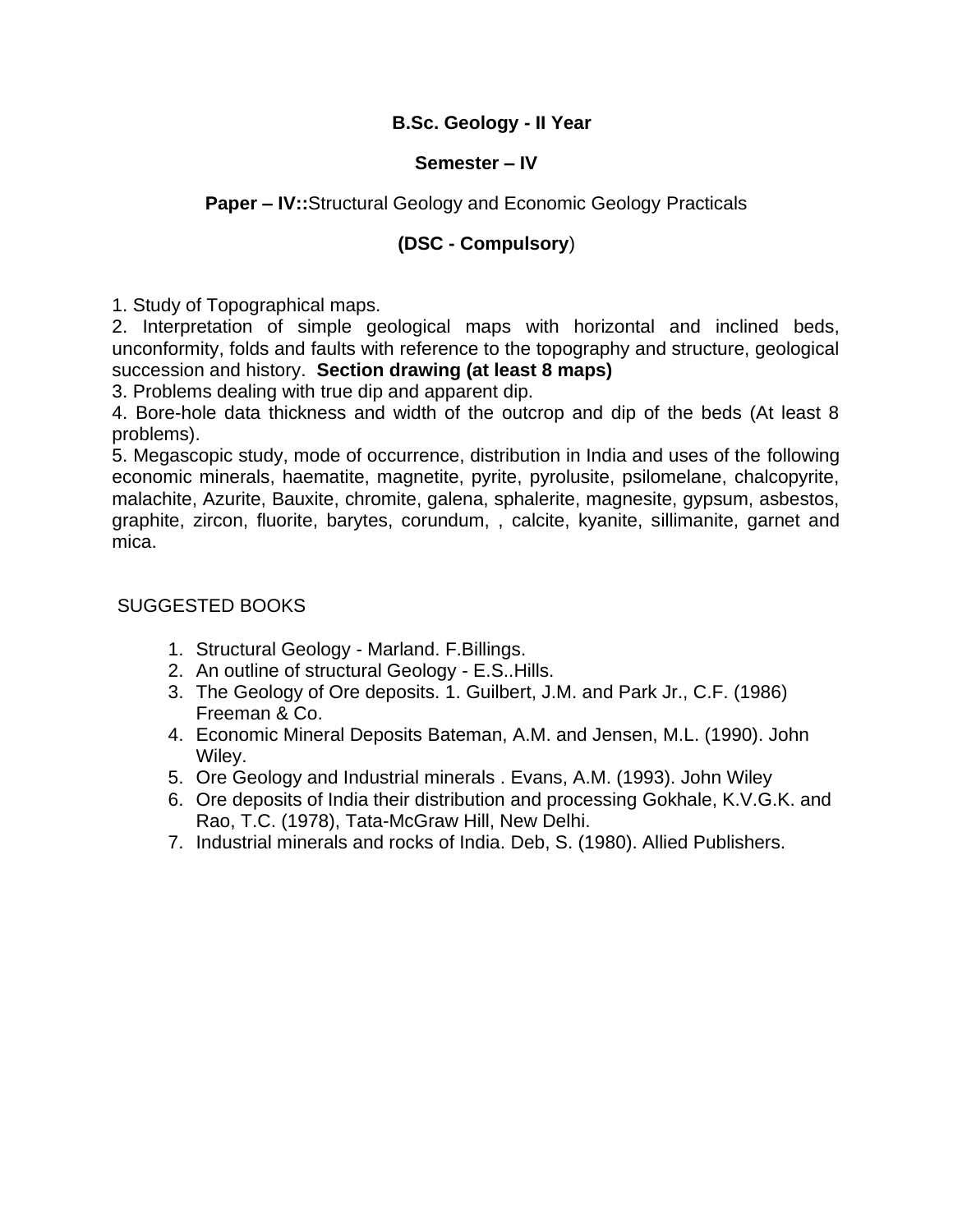**Paper – V :: (A)** Stratigraphy**,** Indian Geology and Palaeontology

## **(DSE – Elective I**)

## **Unit-1**

Definition of stratigraphy, principles of stratigraphy, lithostratigraphy, standard geological time scale. Physiographic divisions of India with their stratigraphic and structural characteristics.

Brief study of type area, distribution in India, lithology, age, fossil content and economic importance of the systemsDharwar system, Cuddapah system, Vindhyan system, Kurnool system and Gondwana system.

## **Unit-2**

Brief study of type area, distribution in India, lithology, age, fossil content and economic importance of the systems Triassic of Spiti, Jurassic of Kutch, Cretaceous of Tiruchirapalli, Deccan Traps and their Age, Siwaliks with vertebrate fossils. Geology of Telangana. Stratigraphic contact boundaries between Archaean and Proterozoic and cretaceous and tertiary.

## **Unit-3**

Definition of Palaeontology, conditions of fossilization, modes of preservation and uses of fossils. Phylum Protozoa, PhylumCoeloenterata, PhylumEchinodermata,Phylum Brachiopod, Phylum Mollusca and Phylum Arthropoda..

#### **Unit-4**

Study of the following fossils with respects to their classification, morphology and geological distribution. Cidaris, Micraster, Holaster, Hemiaster, Terebratula, Spirifer, Rhynchonella, Productus, Turritella, Murex, Natica, Voluta, Pecten. Gryphaea, Arca, Cardita, Exogyra, Nautilus, Ammonoids, Bellemnites, Calymene, Paradoxide, Corals and Graptolites.

Plant fossils - glossopteris, gangamopteris, ptylophyllum.

**Note:** Phyla given in Units-3, are studies with respect to their classification morphology, and geological distribution.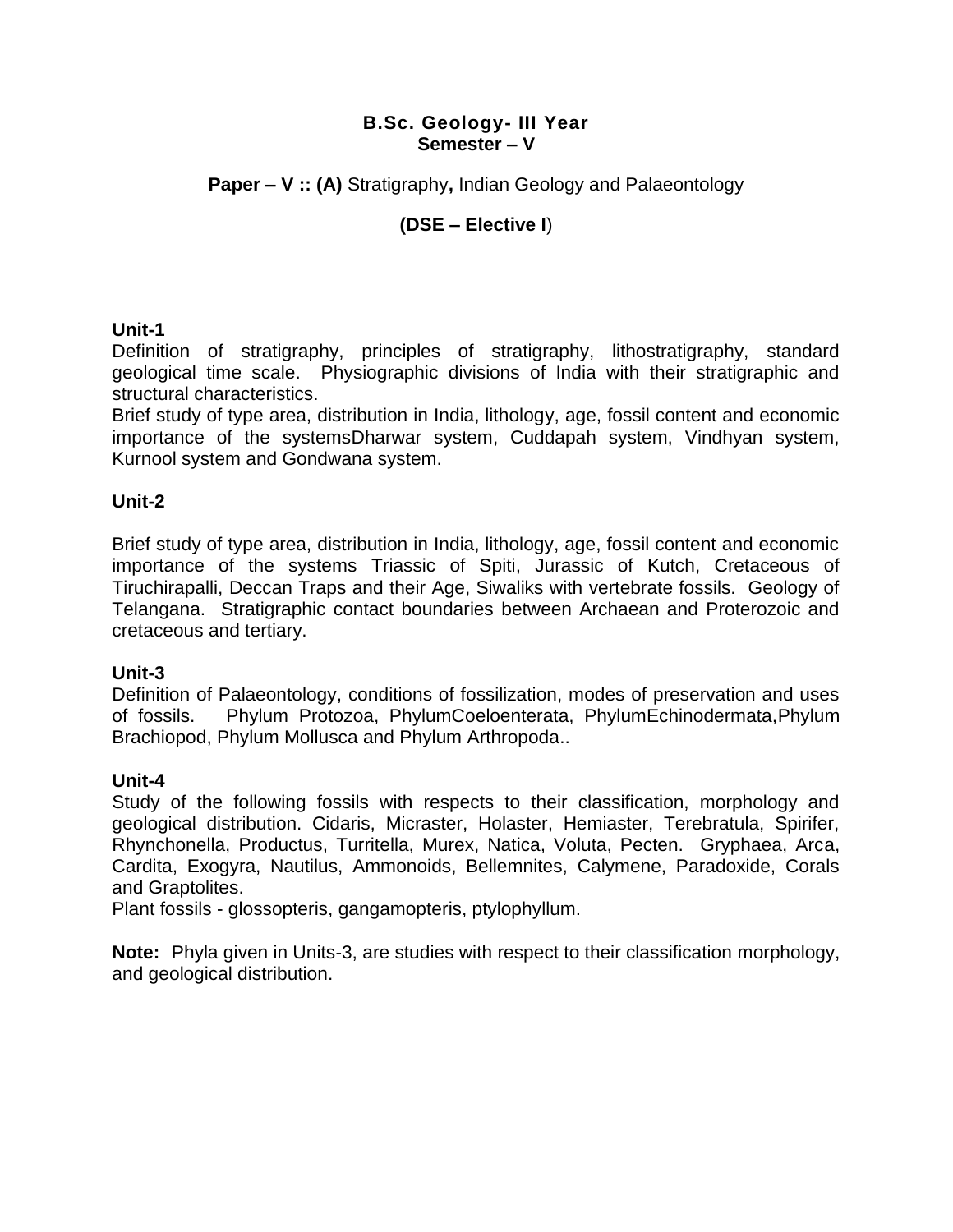**Paper – V :: (A)** Stratigraphy, Indian Geology and Palaeontology Practicals

## **(DSE – Elective I**)

- 1. Preparation of stratigraphic columns
- 2. Drawing and description of invertebrate fossils Cidaris, Micraster, Holaster, Hemiaster, Terebratula, Spirifer, Rhynchonella, Productus, Turritella, Murex, Cypraea, Natica, Voluta, Pecten. Gryphaea, Arca, Cardita, Exogyra, Nautilus, Ammonoids, Bellemnites, Calymene, Paradoxide, Corals and Graptolites.
- 3. Drawing and description of plant fossils Glossopteris, gangamopteris, ptylophyllum.

### SUGGESTED BOOKS

1. Krishnan, M. S. (1982) Geology of India and Burma, CBS Publishers, Delhi

2. Doyle, P. & Bennett, M. R. (1996) Unlocking the Stratigraphic Record. John Wiley

3. Ramakrishnan, M. &Vaidyanadhan, R. (2008) Geology of India Volumes 1 & 2, Geological society of India, Bangalore.

4. Valdiya, K. S. (2010) The making of India, Macmillan India Pvt. Ltd.

5. Raup, D. M., Stanley, S. M., Freeman, W. H. (1971) Principles of Paleontology

6. Clarkson, E. N. K. (2012) Invertebrate paleontology and evolution 4th Edition by Blackwell Publishing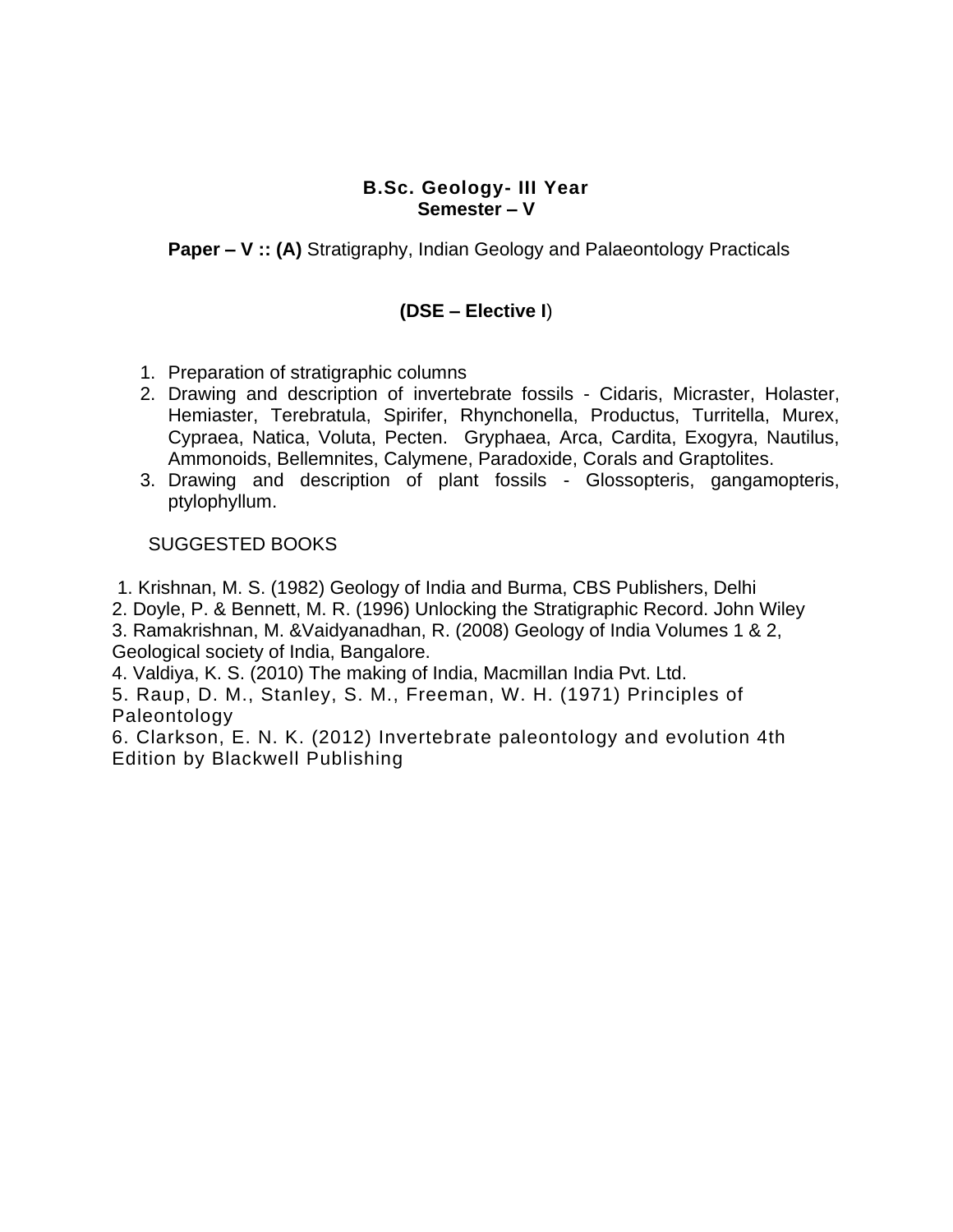## **Paper – V :: B Environmental Geology**

## **(DSE – Elective II**)

#### **Unit-1**

Fundamental concepts of Environmental Geology-Environmental geoscience–it's scope, objectives, and aims. Environmental Awareness - Role of Geologist in Environmental Protection and Planning. Earth's thermal environment and Climates. Global warming. Green house effect. Ozone depletion–Ice sheets and fluctuation in sea levels. Concepts of ecosystem. Earth's major ecosystems terrestrial and aquatic.

#### **Unit-2**

Earth resources – Air, water and soil. Pollution of natural resources. National and International standards. Constructions and urbanization. Waste disposal – Environmental effects – Waste recycling – recycling of resources. Land Cover-Application of remote sensing, mapping soil cover, forest cover, degraded land, surface water reservoirs.

#### **Unit-3**

Mining: opencast, underground, solid waste generation, dumping stacking, rehandling, management, mineral processing, tailing ponds, acid mine drainage, siltation, case studies. Noise levels - national standards. Fundamental concepts of geological hazards and crisis management. Mining impact on the environment – Health Hazards – Minerals resource depletion. Environmental considerations in location and construction of dams, reservoirs and tunnels.

#### **Unit-4**

Study of surface geological processes, earthquakes, volcanism, floods and landslides with reference to their impact on environment. Soils, erosion and conservation. Beach erosion – sedimentation – coastal zone protection & Management – coastal engineering constructions – their effects remedial measures.. Geological solutions to environmental problems. Role of geology in waste disposal, Global warming, Climate change and Mitigation. Environmental planning, management and economics (EMP and EIA).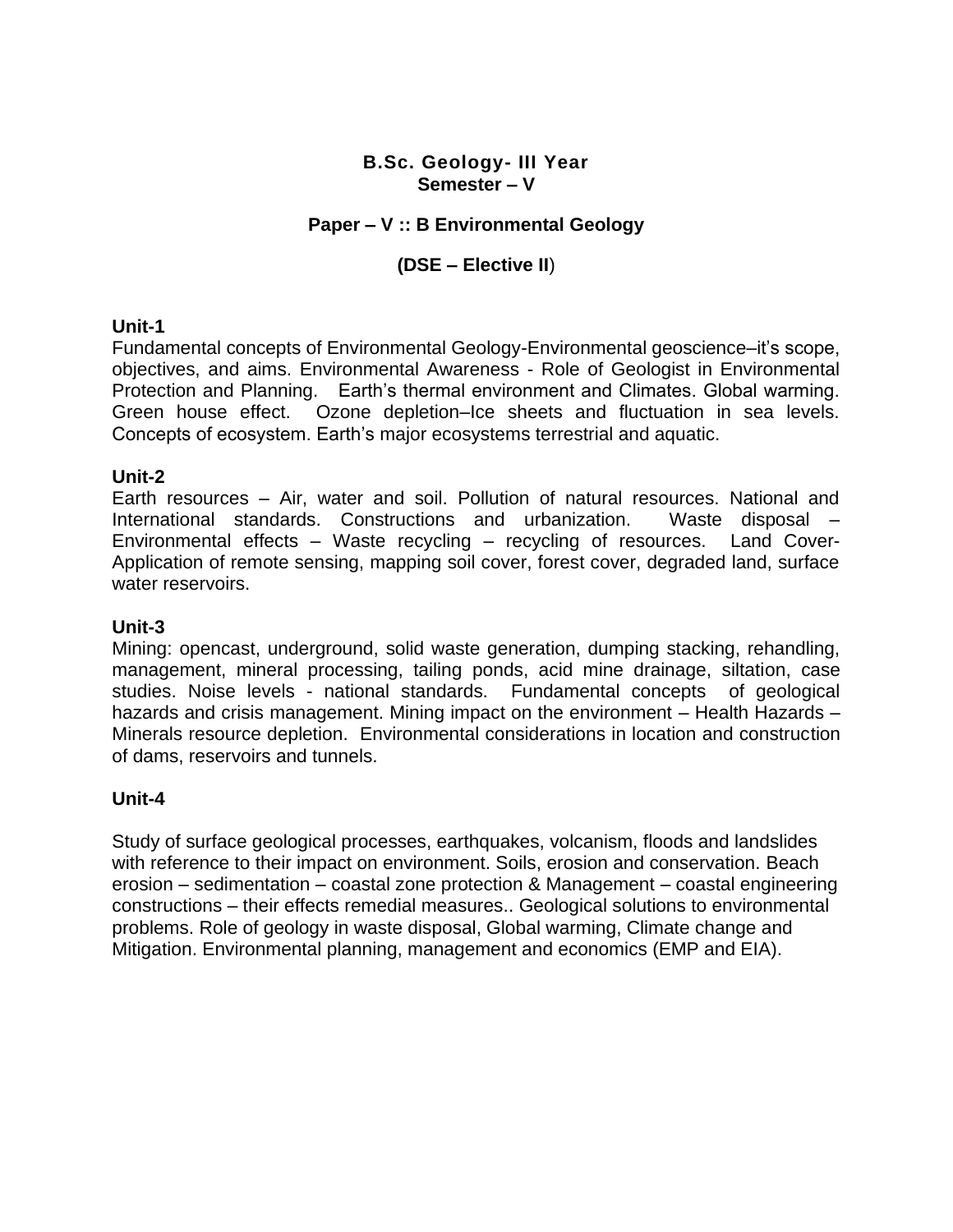## **Paper – V :: B Environmental Geology Practicals**

## **(DSE – Elective II**)

Soil testing- Grain size analysis - Mineralogy Beach cycles - Measurement of beach profiles - Estimation of erosion and sedimentation. Chemical analysis of water & sediments.

- 1. K.S. Valdiya Text book of Environmental Geology
- 2. Strahler  **Environmental Geology**
- 3. Lindgren Environmental Geology
- 4. Keller The Christ Commental Geology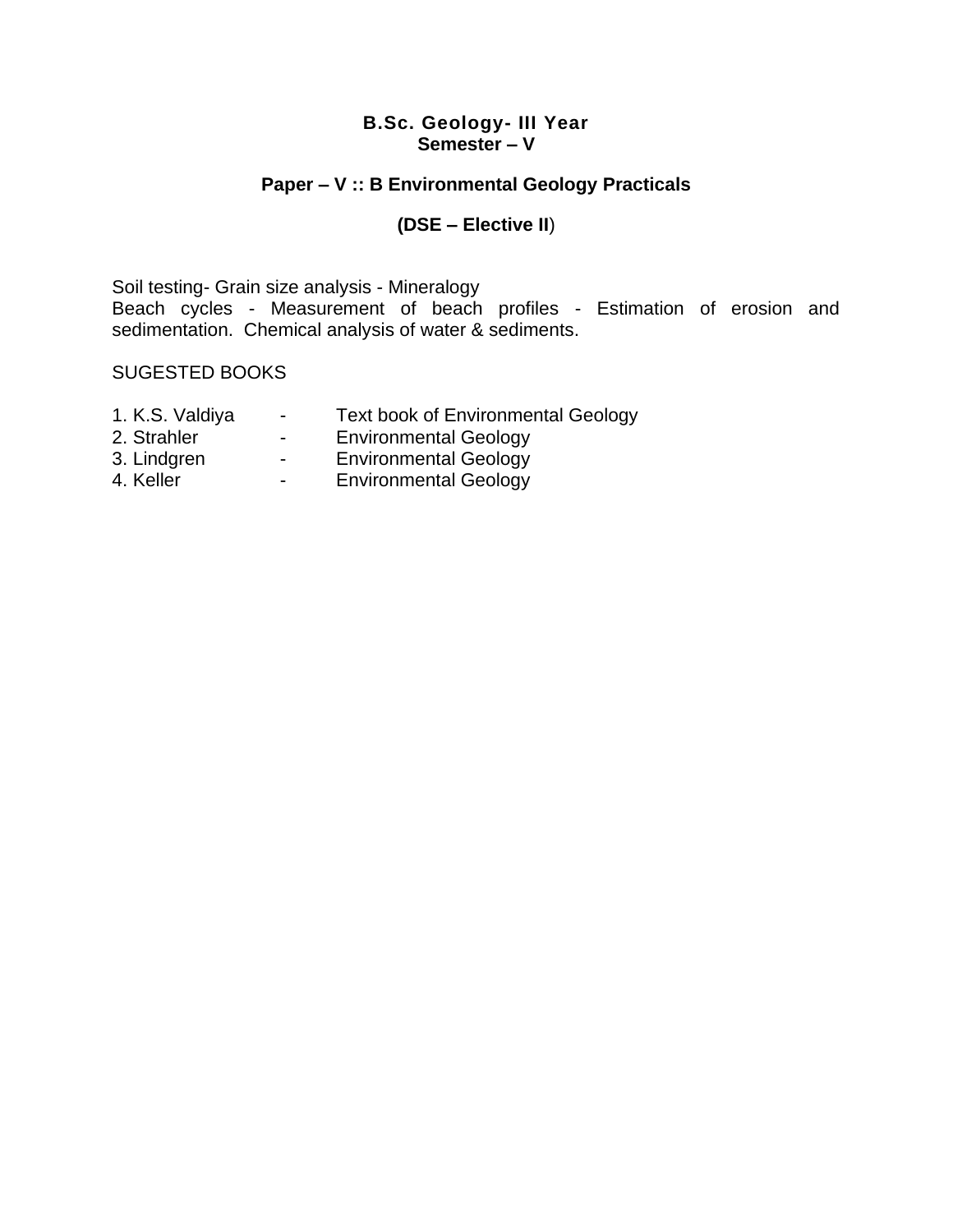## **Paper – VI :: A. Hydrogeology**

## **(DSE- Elective I)**

### **Unit-1**

**Introduction:** Definition of Hydrology and Hydrogeology. Scope and application of Hydrogeology. **Hydrological Cycle:** Concept of Hydrological cycle, Evaporation, Condensation, Precipitation, Infiltration, Transpiration, Evapo-transpiration and Runoff. Connate water and Juvenile water. **Ground Water:** Origin, Occurrence, and age of groundwater. Vertical distribution of sub-surface water, zone of aeration - soil water, vadose water, capillary fringe. Zone of saturation – water table. Perched water table. Recharge and discharge areas. Drainage basins and their physical characteristics.

### **Unit-2**

**Aquifers :** Definition of aquifer, Aquitard, Aquiclude, Aquifuge. Properties of Aquifer– Porosity, retension of water in rocks, yield of water from rocks (specific yield and specific retension), Darcy's law, permeability, hydraulic conductivity, velocity of groundwater flow. Transimisivity, Storage Co-efficient and Storativity. Types of aquifers - confined, semi-confined, unconfined, semi-unconfined, homogeneous, heterogeneous, isotropic and anistropic aquifers. Igneous, sedimentary and metamorphic rocks as aquifers.

## **Unit-3**

**Quality of Groundwater:** Physical, Chemical and Bacteriological characteristics of groundwater. Suitability of groundwater for drinking, Irrigation and Industrial purposes. **Pollution of Groundwater:** Pollution in relation to water use. Urban, industrial and agricultural sources and causes of pollution. Brief account of saline water intrusion.

#### **Unit-4**

**Groundwater Investigations:** Scope of investigations, Methods of groundwater exploration, Brief account of Geologic, hydrogeologic, Geo-botanical investigations, Introduction to Remote Sensing techniques.

**Geophysical Exploration:** Basic principles of Geophysical exploration methods, Electrical methods–Schlumberger &Wenner configuration, Resistivity profiling and Vertical Electrical Sounding.

**Management of Groundwater:** Groundwater balance, recharge, (natural and artificial) and discharge, static and dynamic reserves, Safe substantial and mining yields and over draft. Groundwater provinces of India.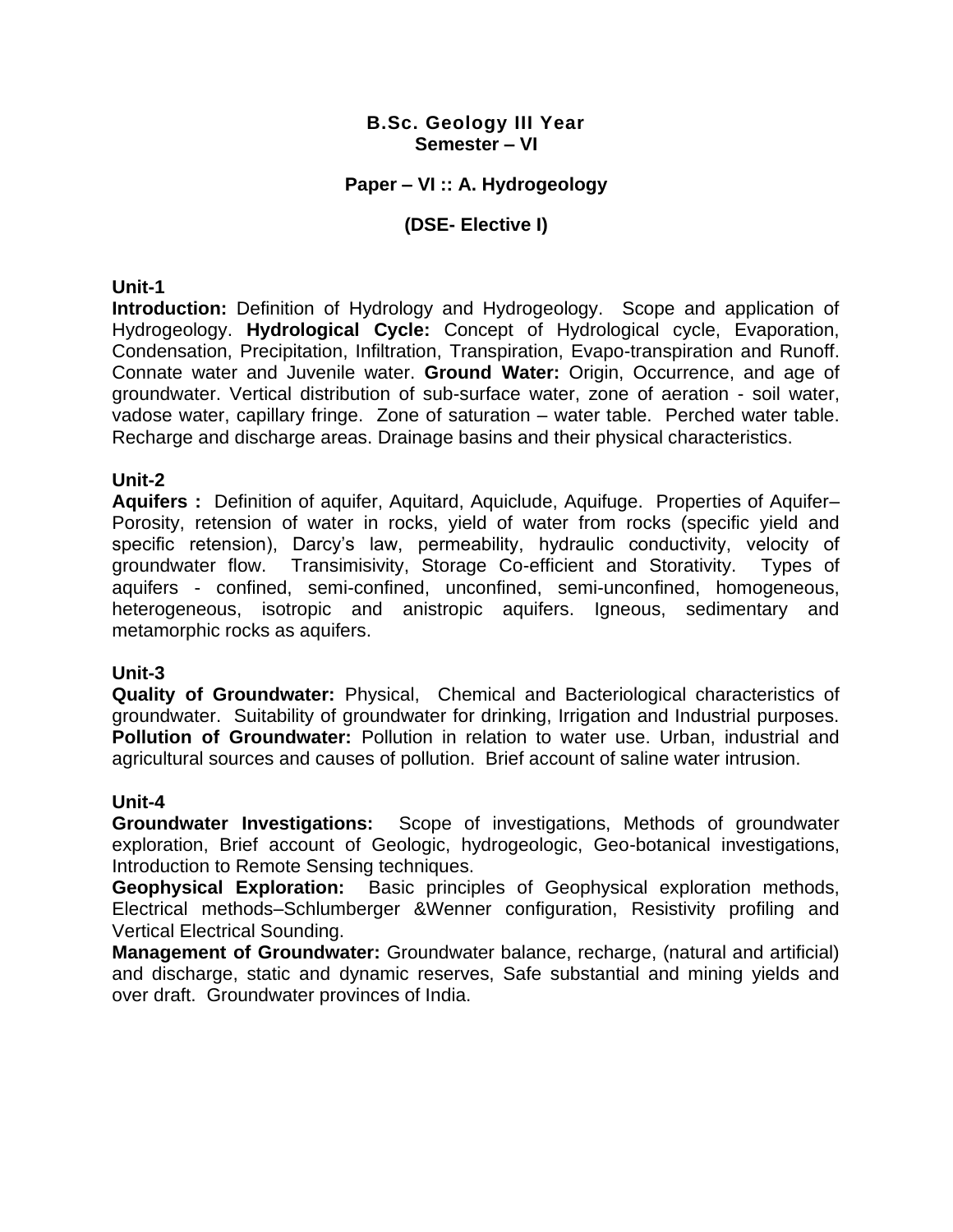## **Paper – VI :: A. Hydrogeology Practicals**

## **(DSE- Elective I)**

1. Calculation of porosity and permeability.

2. Grain size analysis - uniformity co-efficient.

3. Ph Electrical conductivity and total dissolved solids.

4. Well inventory data collection.

5. Preparation of water table contour map and depth to water level map;.

6. Electrical Resistivity - Schlumberger method and VES.

7. Observation Satellite imagery for Geological Information

**Field work**: 3 periods per week ( Batch strength 12 ) field training.

**Camp: -** One week during vacation

SUGGESTED BOOKS:

1. Todd, D. K. 2006. Groundwater hydrology, 2nd Ed., John Wiley & Sons, N.Y.

2. Davis, S. N. and De Weist, R.J.M. 1966. Hydrogeology, John Wiley & Sons Inc., N.Y.

3. Karanth K.R., 1987, Groundwater: Assessment, Development and management, Tata McGrawHill Pub. Co. Ltd.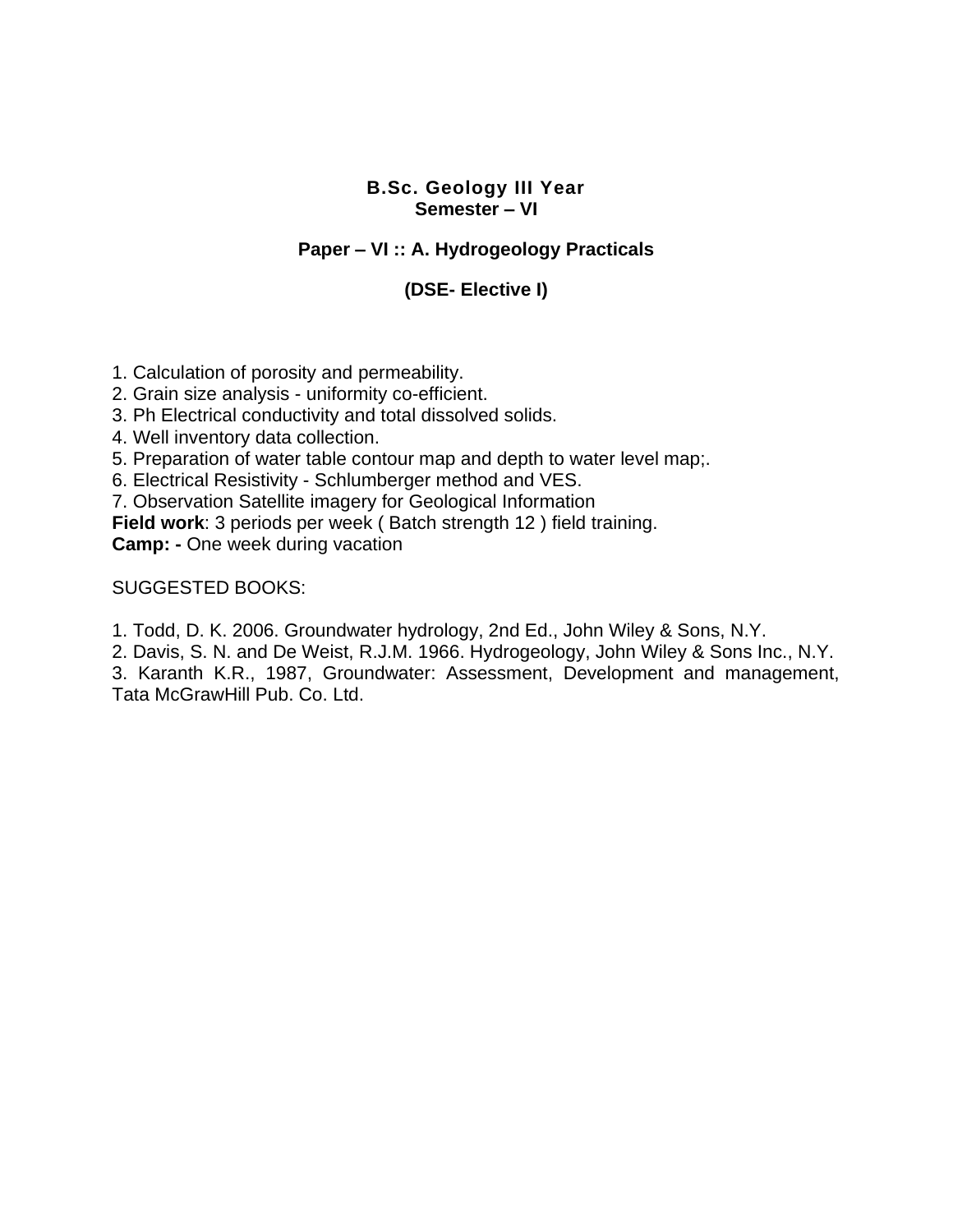## **B.Sc. Geology III Year**

## **Semester VI**

## **(DSE- Elective-II**)

## **Paper-VI:: B. Mineral Exploration**

## **Unit-1**

Definition and scope of mineral prospecting and exploration. Principles of mineral exploration. Physiographic, lithological, structural and stratigraphic guides. Prospecting and exploration- conceptualization, methodology and stages, Sampling, subsurface sampling including pitting, trenching and drilling, Geochemical exploration.

## **Unit-2**

Geochemical, geophysical, aerial and remote sensing techniques in mineral exploration. Geochemical prospecting – Primary and secondary dispersion, Geochemical association and pathfinders. Geophysical exploration - brief description and application of gravity, magnetic, seismic, electrical and radioactive methods.

#### . **Unit-3**

Evaluation of data Evaluation of sampling data Mean, mode, median, standard deviation and variance.

Drilling and Logging Core and non-core drilling. Planning of bore holes and location of boreholes on ground Core-logging

## **Unit-4**

Reserve estimations and Errors Principles of reserve estimation, density and bulk density Factors affecting reliability of reserve estimation Reserve estimation based on geometrical models (square, rectangular, triangular and polygon blocks) Regular and irregular grid patterns, statistics and error estimation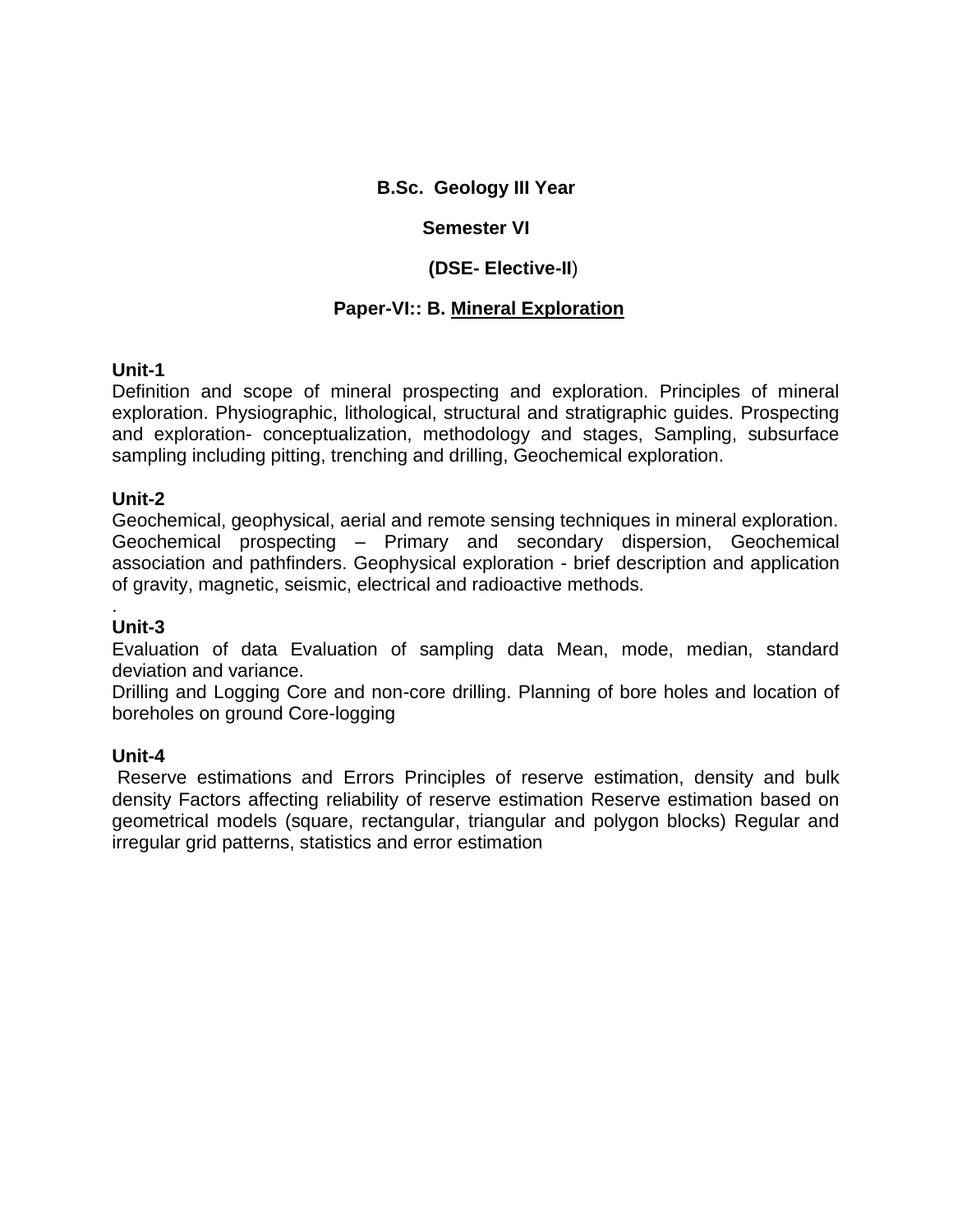## **B.Sc. Geology III Year**

## **Semester VI**

## **(DSE- Elective-II**)

## **Paper-VI:: B. Mineral Exploration Practicals**

- 1. Identification of anomaly
- 2. Concept of weighted average in anomaly detection
- 3. Geological cross-section
- 4. Models of reserve estimation –

### SUGGESTED BOOKS

- 1. Clark, G.B. 1967. Elements of Mining. 3rd Ed. John Wiley & Sons.
- 2. Arogyaswami, R.P.N. 1996 Courses in Mining Geology. 4th Ed. Oxford-IBH.

3. Moon, C.J., Whateley, M.K.G., Evans, A.M., 2006, Introduction to Mineral Exploration, Blackwell Publishing.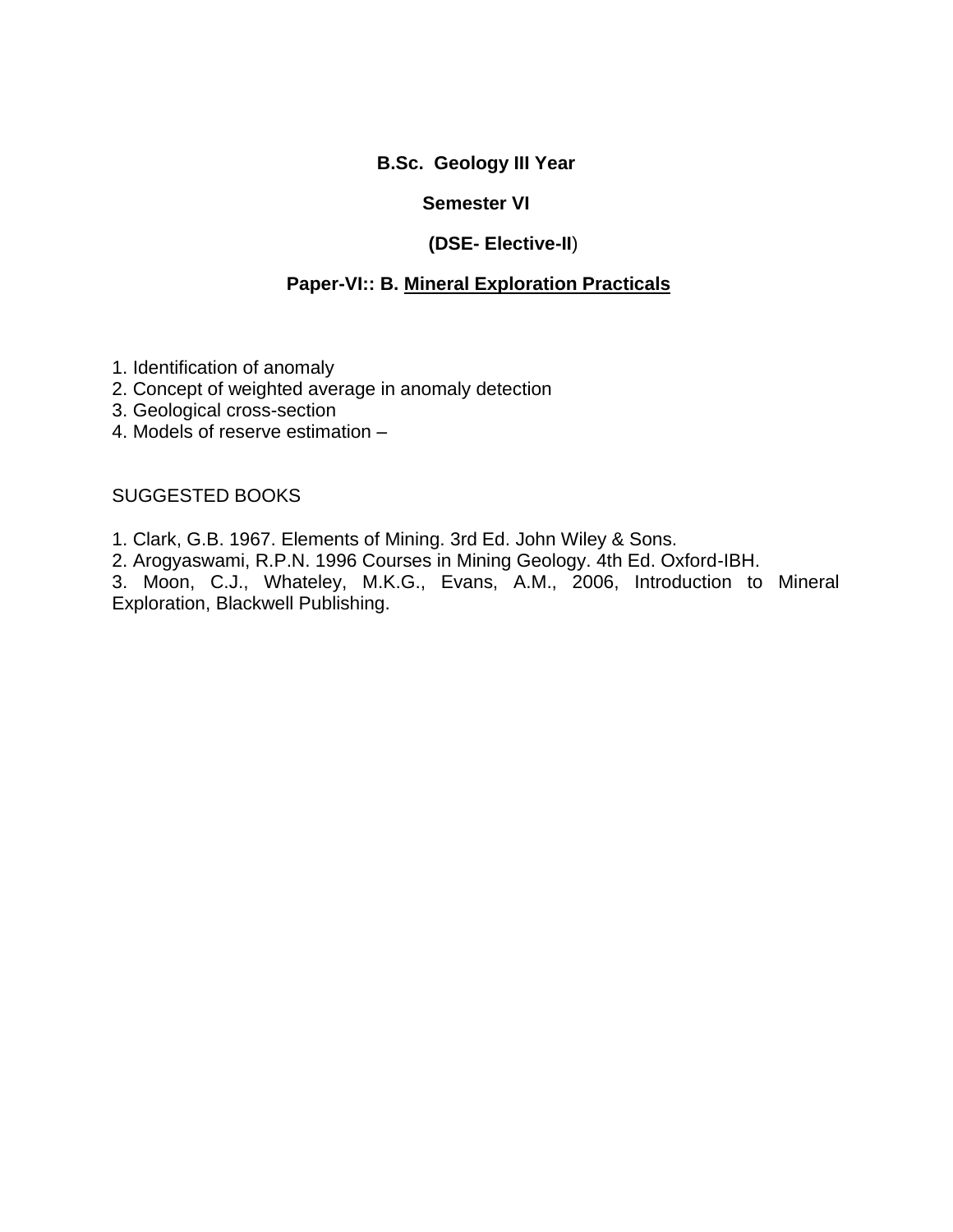## **Mining Geology**

(Credits: 02) 30 hours

Unit-1

Introduction to mining, elements of mining, definitions and explanation of different mining terms.

Types of Mining Methods-Alluvial Mining – pan and Betea. Open Cast Mining –Bench Mining- Glory Hole Mining, Kaolin Mining, Strip Mining.

Underground Mining- Gophering, Breast, Stopping, Open overhand stopping, Underground Glory Hole Mining. Pillar and Chamber Method, Sub-Level Stopping Method. .

Unit-2

Coal Mining Method – Panel System, Board and Pillar Method, Long wall Mining, Advance and Retreat, Horizon. Mine Supports, Lighting Ventilation. Introduction to underground metal mining; Deposits amenable to underground metal mining;, modes of entry to underground mineral deposits; Mine development: drifting, raising and winzing; Classification of underground metal mining methods: general description, applicability and operations involved.

- 1. Mining geology. Mckcnistry.
- 2. Principles of Mine Planning -Jayanth Bhattacharya. Allied Publ.
- 3. Mining Geology R. N. P. ArogyaSwamy.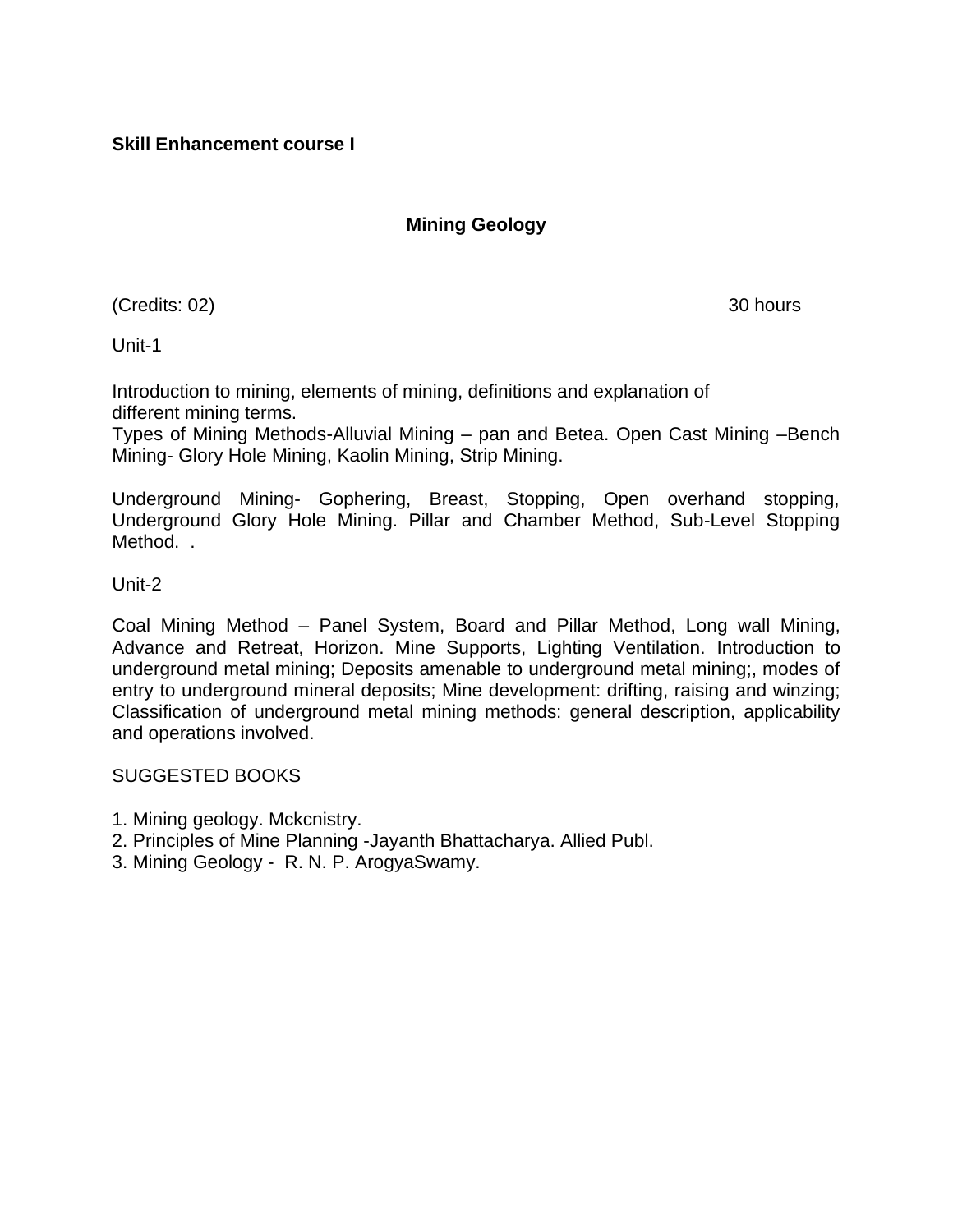## **Skill Enhancement course II**

## **Engineering Geology**

(Credits: 02) 30 hours

Unit-1

Geology vs. Engineering, Role of Engineering geologists in planning, design and construction of major man-made structural features. Site investigation and characterization. Foundation treatment; Grouting, Rock Bolting and other support mechanisms. Intact Rock and Rock Mass properties Rock aggregates; Significance as Construction Material.

Unit-2

Geological, Geotechnical and Environmental considerations for Dams and Reservoirs. Tunnels and Tunneling Methods Unit 7: Landslides; Causes, Factors and corrective/Preventive measures Unit 8: Earthquakes; Causes, Factors and corrective/Preventive measures. Case histories related to Indian Civil Engineering **Projects** 

## SUGGESTED BOOKS:

1. Krynin, D.P. and Judd W.R. 1957. Principles of Engineering Geology and Geotechnique, McGraw Hill (CBS Publ).

2. Johnson, R.B. and De Graf, J.V. 1988. Principles of Engineering Geology, John Wiley.

3. Goodman, R.E., 1993. Engineering Geology: Rock in Engineering constructions. John Wiley & Sons, N.Y.

4. Waltham, T., 2009. Foundations of Engineering Geology (3rd Edn.) Taylor & Francis. 5. Bell: F.G-, 2006. Basic Environmental and Engineering Geology Whittles Publishing.

6. Bell, .F.G, 2007. Engineering Geology, Butterworth-Heineman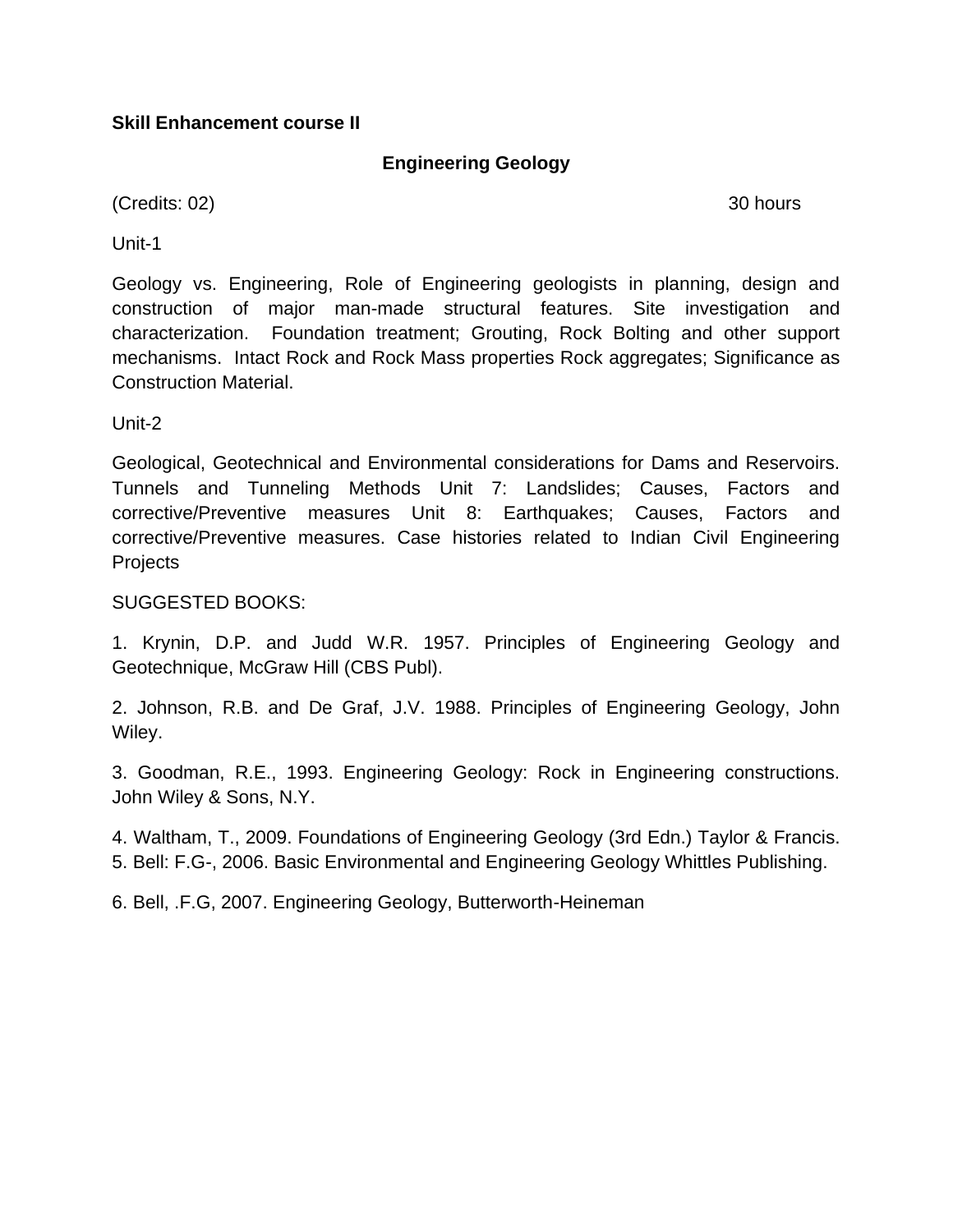## **Skill Enhancement course III**

## **Mineral Economics**

(Credits: 02) 30 hours

Unit-1

The study of mineral economics, review of economic concepts and theories. Minerals and economic development, mineral abundance - curse or blessing. Specifications for important minerals for industrial use. Mineral markets, Import-Export policies and International Trade. Royalty and Taxes. India's status in mineral production. Demand analysis of minerals, changing patterns of mineral consumption and substitution.

Unit-2

Exhaustible resource scarcity; scarcity and economic growth. Theory of mineral supply; optimal rate of mineral depletion; National mineral policies. Mines and Minerals (Development and Regulation) act. Mineral Concession Rules. Marine mineral resources and laws of sea. Economics of mineral exploration; cost of exploration. Role and content of mining plan. Mineral price and pricing mechanism. Feasibility study and valuation of mineral property. Conservation of mineral resources – scope and limitations. Raw materials grade control aspects in mines.

- 1. Mineral Economics & policy by John E. Tilton.
- 2. Mineral Resources, Economy and the Environment, 2<sup>nd</sup> Edition: Stephen E. Kesler.
- 3. An introduction to Mineral Economics by Chatterjee, K. k
- 4. Mineral Economics. K. k. Sinha.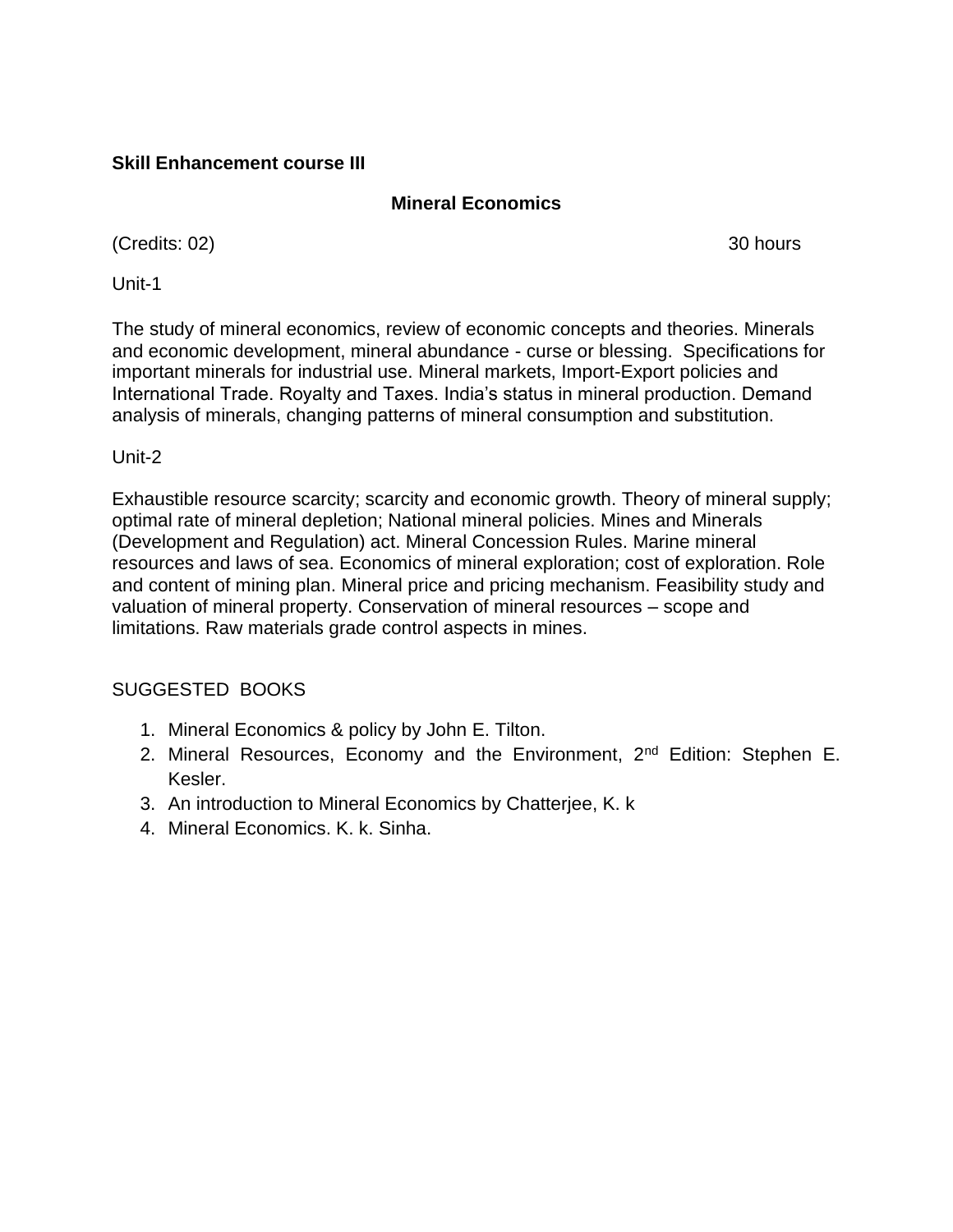## **Skill Enhancement course IV**

## FIELD GEOLOGY

(Credits: 02) 30 hours

Unit 1:

Orientation of Topographic sheet in field, marking location in toposheet, Bearing (Front and back). Concepts of map reading, Distance, height and pace approximation

Unit 2:

Identification of rock types in field; structures and texture of rocks, Use of hand lense. Basic field measurement techniques: Bedding dip and strike, Litholog measurement. Reading contours and topography

## SUGGESTED BOOKS

Field Geology by F. H. Lahee, 6<sup>Th</sup> Edition, CBS Publishers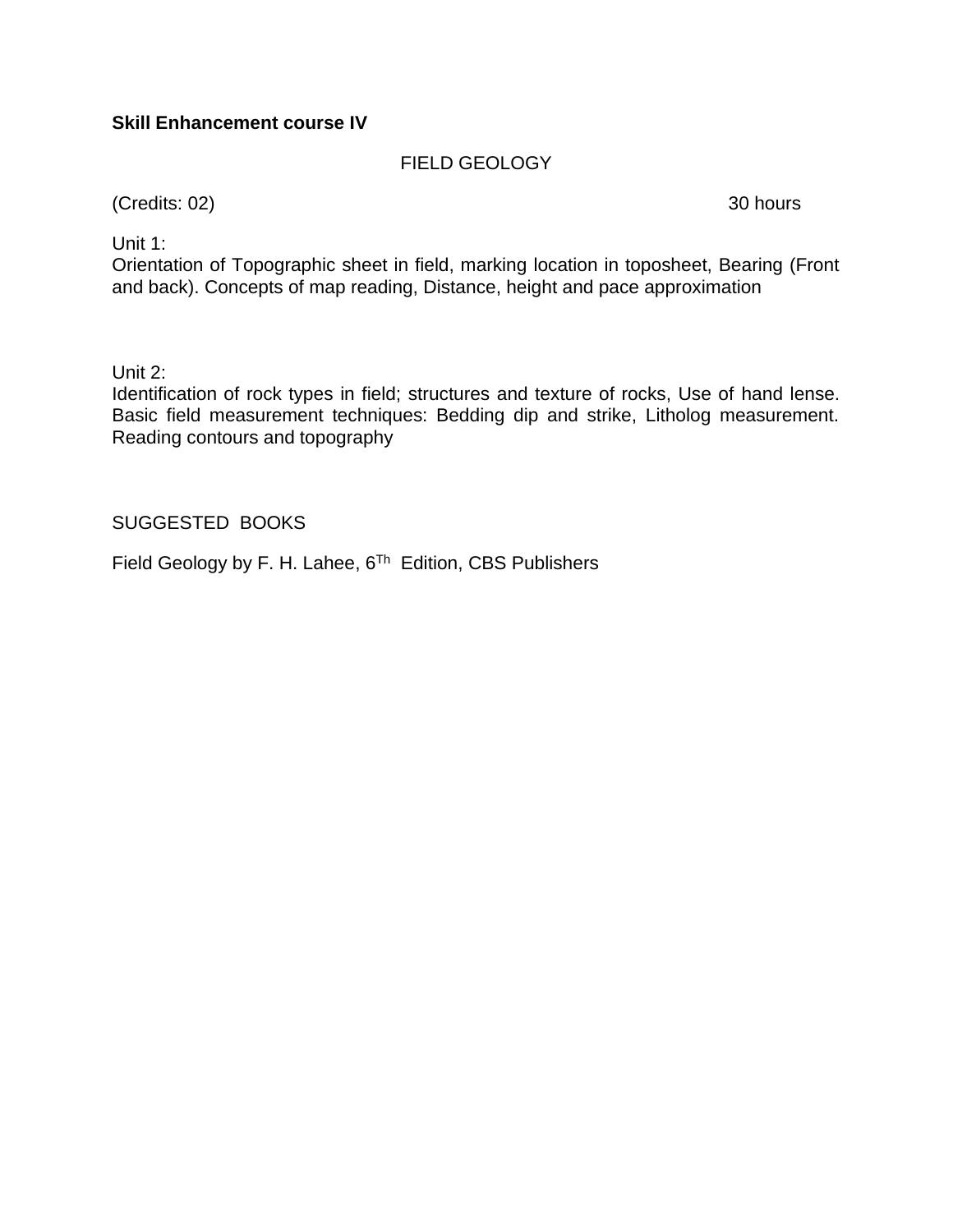# **Earth Resources(Generic Elective) Total: 48 hrs (4 Hrs / week)**

Unit 1:

Earth Resources Resource reserve definitions; mineral, energy and water resources in industries Historical perspective and present A brief overview of classification of mineral deposits with respect to processes of formation in relation to exploration strategies

Unit 2:

Definition of Energy: Primary and Secondary Energy Difference between Energy, Power and Electricity Renewable and Non-Renewable Sources of Energy The concept and significance of Renewability: Social, Economic, Political and Environmental Dimension of Energy

Unit 3:

Major Types and Sources of Energy Resources of Natural Oil and Gas Coal and Nuclear Minerals Potential of Hydroelectric Power, Solar Energy, Wind, Wave and Biomass Based power and Energy

Unit 4:

Energy Sources and Power Generation: Nuclear, Hydroelectric, Solar, Wind and Wave-General Principles. Ground water resources and its role in economic development of a country Current Scenario and Future Prospects of Solar Power, Hydrogen Power and Fuel Cells.

Sugested Books:

1. Energy and the Environment by Fowler, J.M 1984. McGraw-Hill

2. Global Energy Perspectives by NebojsaNakicenovic 1998, Cambridge University Press.

3. Energy Resources and Systems: Fundamentals and Non-Renewable Resources by Tushar K. Ghosh and M. A. Prelas. 2009, Springer

4. Introduction to Wind Energy Systems: Hermann-Josef Wagner and JyotirmayMathu

**Field training camp :**Ten days ( compulsory) during vacation